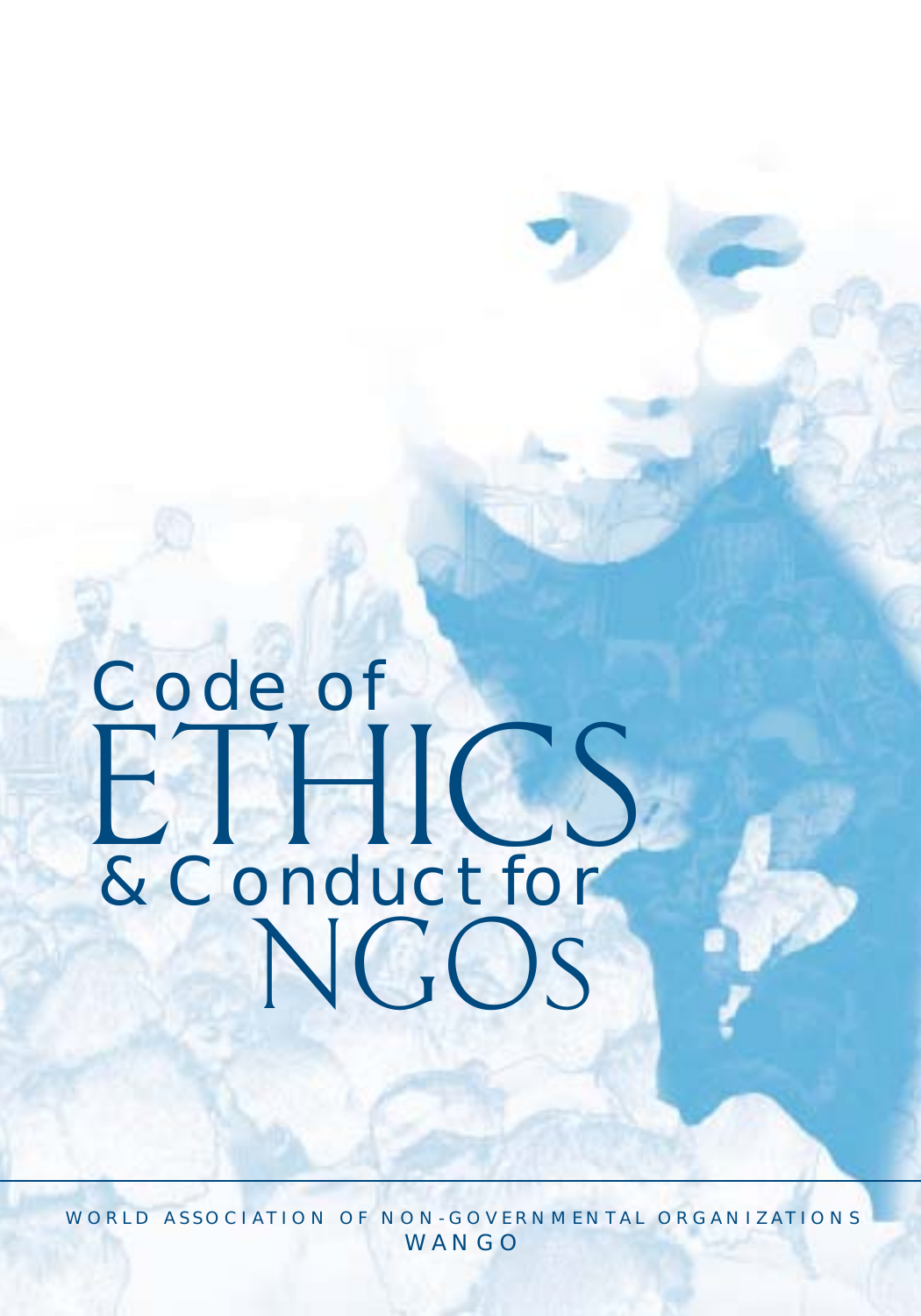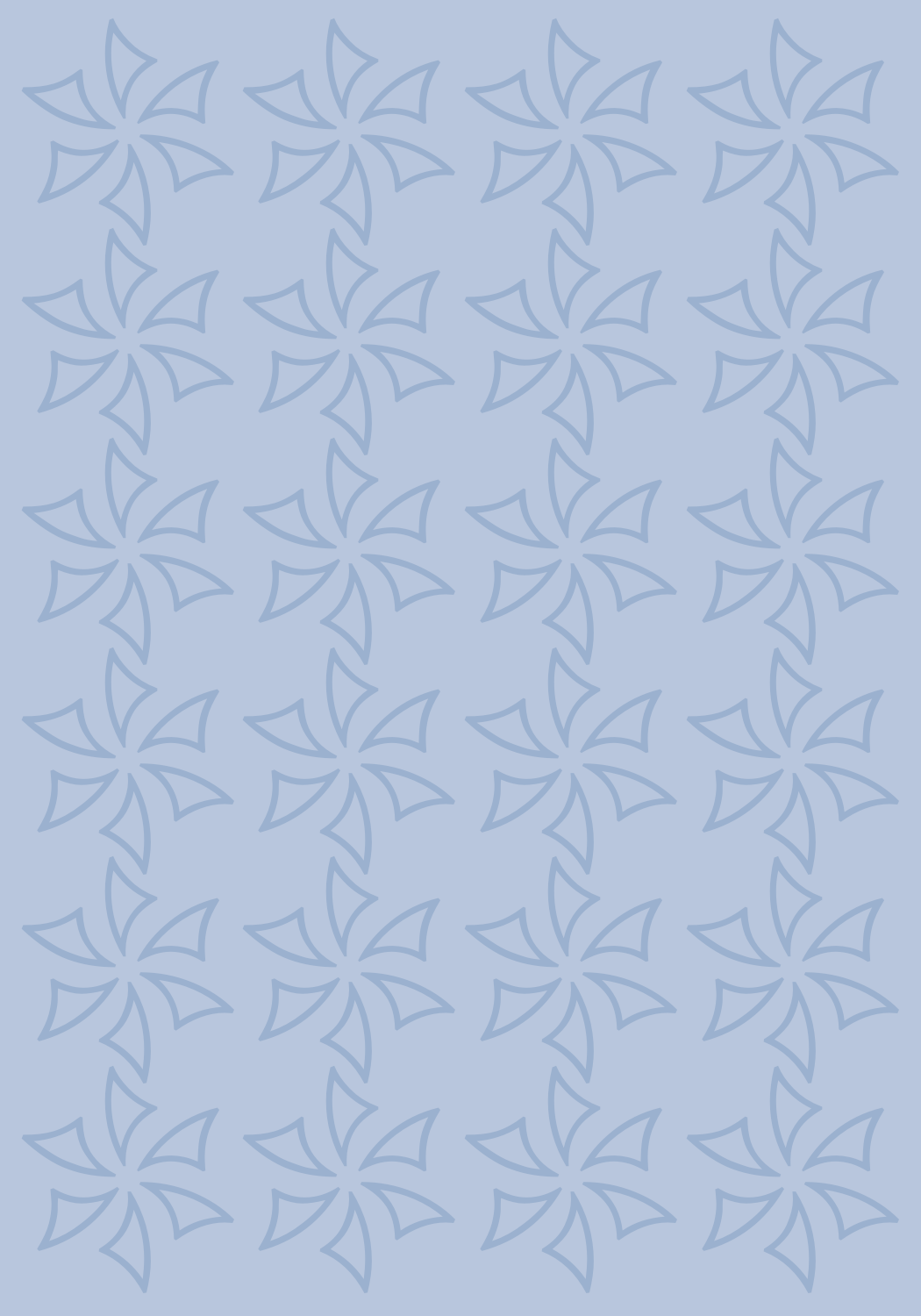

World Association of Non-Governmental Organizations WANGO

©2004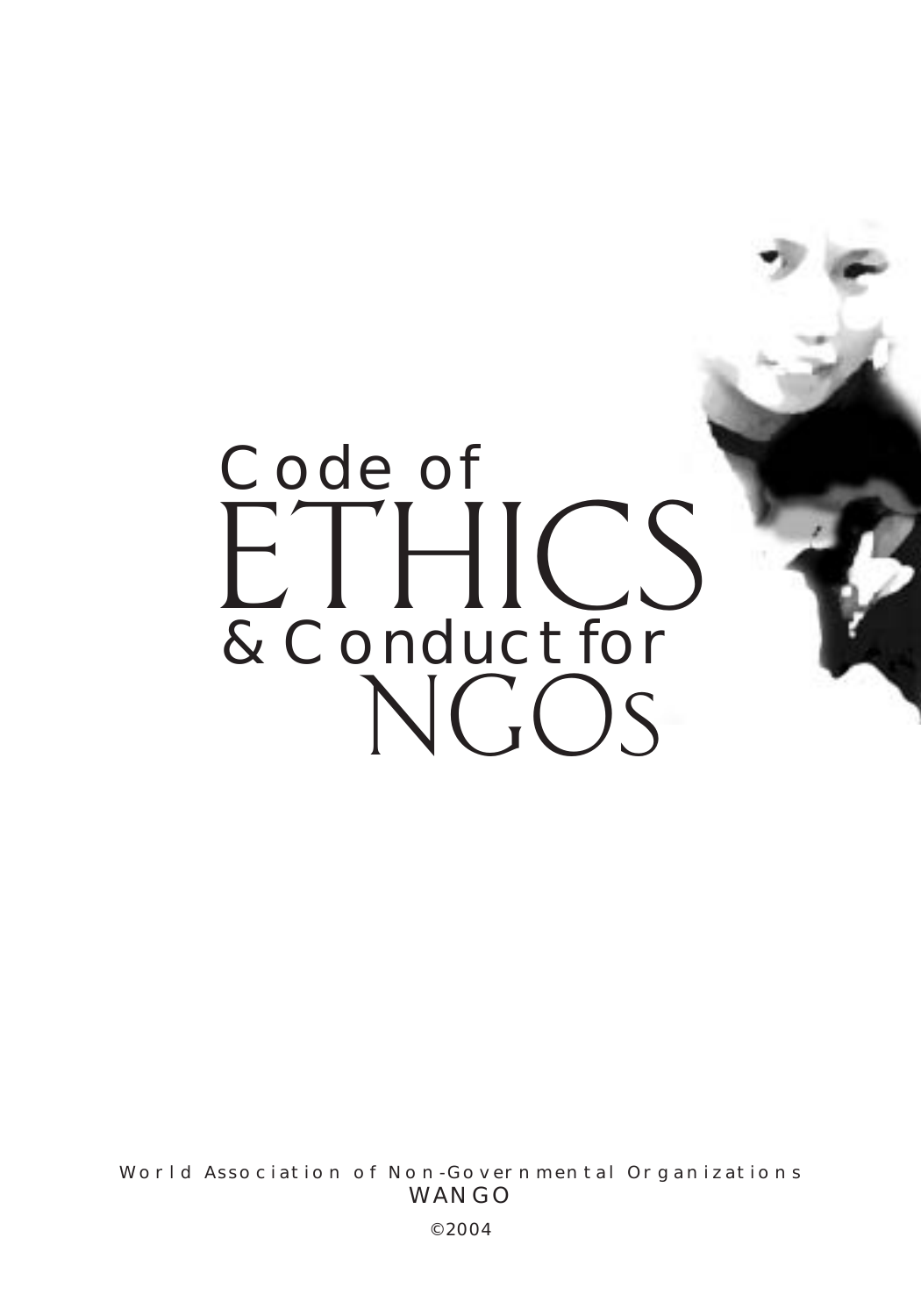# PREFACE

In recent years, we have witnessed a dramatic increase in the importance, number, and diversity of non-governmental organizations (NGOs). NGOs now impact policies and advance initiatives that once were nearly exclusively the domain of governments and for-profit corporations, and their humanitarian service has become vital to the well-being of individuals and societies throughout the globe. In many cases, NGOs have proven more adept than governments in responding to particular needs.

This powerful "third sector," existing between the realms of government and business, is bringing an unprecedented vitality and ability to bear on critical issues related to service and world peace. NGOs' flexibility and connections to grassroots communities aid them in mobilizing resources quickly to affected areas. Their often single-minded commitment and strong motivation affords them a civic power that other institutions may lack.

However, with their increased importance comes increased responsibility. NGOs have the responsibility to be transparent, honest, accountable, and ethical, to give out accurate information, and to not manipulate situations for the personal benefit of their boards and staff. NGOs have a calling to go beyond the boundaries of race, religion, ethnicity, culture and politics. They have the obligation to respect each person's fundamental human rights. NGOs are to have a system of proper governance. They must be careful to treat all public monies with utmost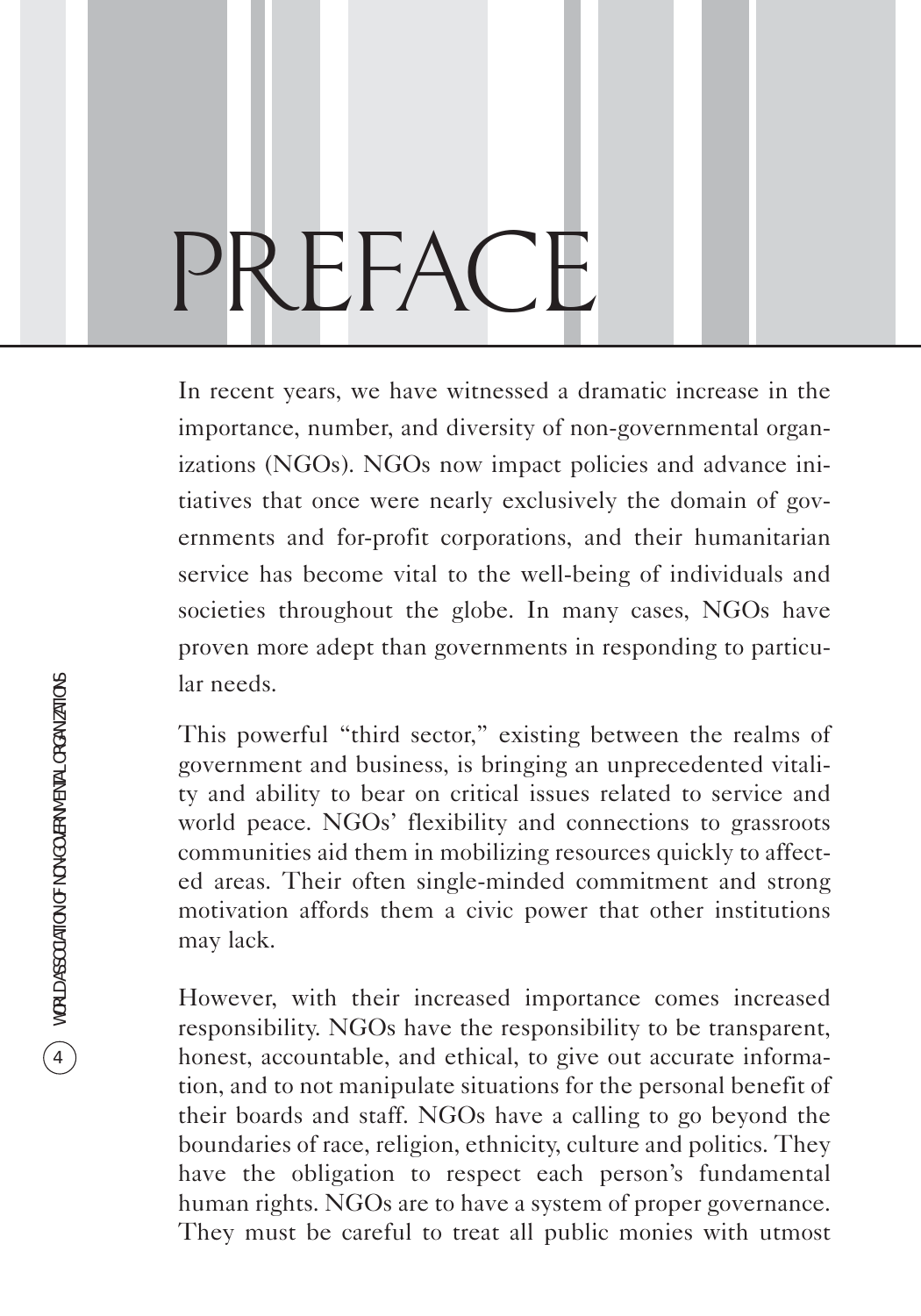seriousness as a public trust and not to misuse public money for selfish purpose. NGOs have an obligation to not align themselves with, or stand in opposition to, any particular government for purely selfish or shortsighted means, nor to become controlled by a governmental body. In short, NGOs have the responsibility to dedicate themselves for the sake of others and do so according to the highest code of ethical conduct.

Unfortunately, there are many actors in the NGO community that are neither responsible nor ethical. Alan Fowler, in his book *Striking a Balance*, utilized a collection of NGO acronyms to identify various NGO "pretenders," such as BRINGO (Briefcase NGO), CONGO (Commercial NGO), FANGO (Fake NGO), CRINGO (Criminal NGO), GONGO (Government-owned NGO), MANGO (Mafia NGO), and PANGO (Party NGO). Other NGOs may have started with the highest ideals, but now tolerate practices that were previously unacceptable. Many NGOs do not even understand the standards that they should be applying to their activities and governance.

All NGOs, even the most sincere and selfless, can benefit from a code of ethics and conduct that systematically identifies ethical practices and acceptable standards. The adoption and internal enforcement of a suitable code not only provides an ethical check for an NGO; it also serves as a statement to beneficiaries, donors and the public that the NGO takes seriously the importance of maintaining high standards. Such a code can assist stakeholders in identifying and avoiding "pretenders" and irresponsible NGOs.

With this in mind, the *Code of Ethics and Conduct for NGOs* was produced. The *Code* is a set of fundamental principles, operational principles, and standards to guide the actions and management of non-governmental organizations.

Developed under the auspices of the World Association of Non-Governmental Organizations (WANGO), the *Code of Ethics and Conduct for NGOs* was formulated by an international committee representing the wide spectrum of the non-governmental com-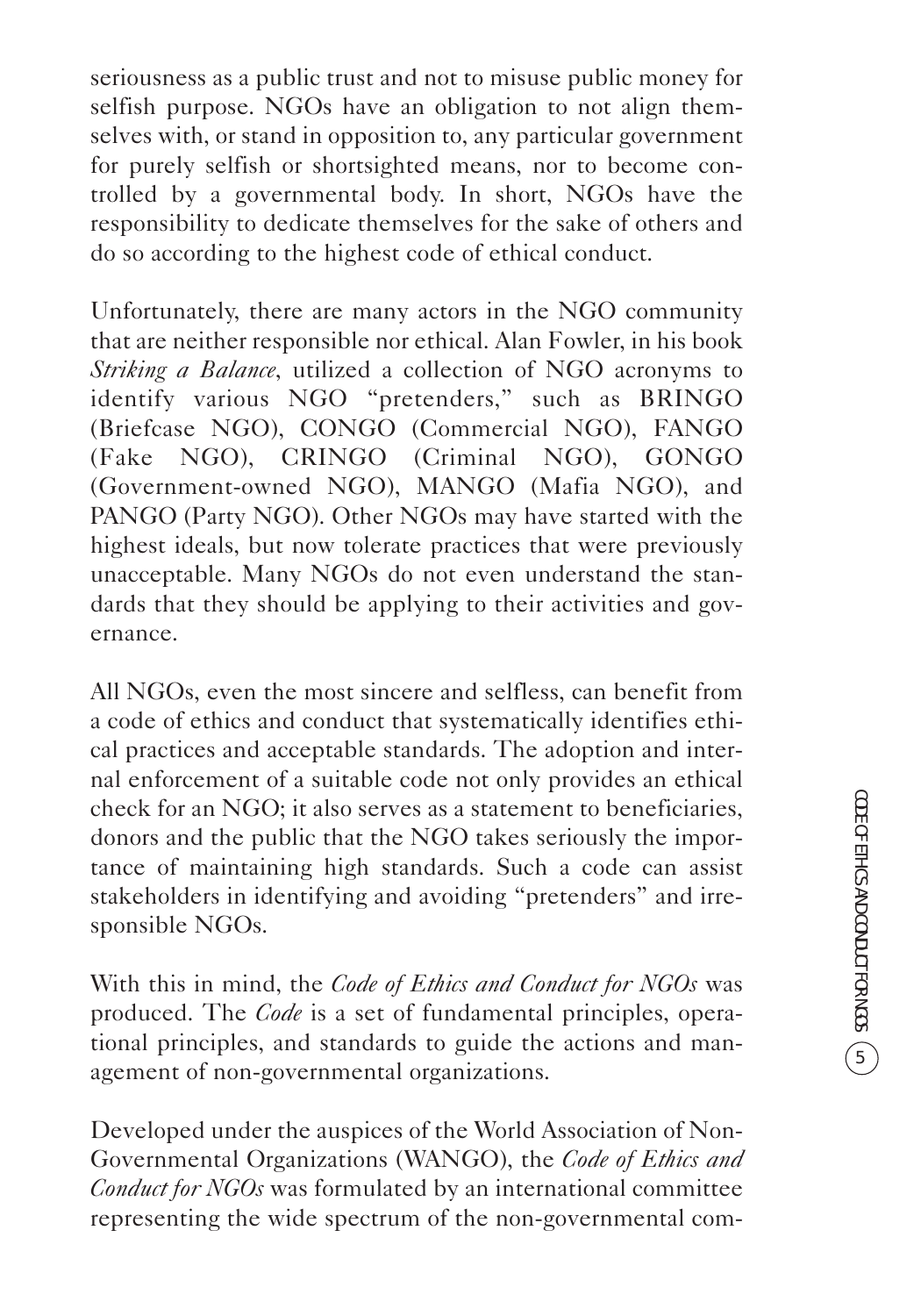munity, and included input from NGO leaders from all regions of the world. Numerous standards and codes of conduct and ethics from NGOs and NGO associations worldwide were consulted in formulating this code. Among these were: Association of Fundraising Professionals' *Code of Ethical Principles and Standards of Professional Practice*; Australian Council for Overseas Aid's (ACFOA) *Code of Conduct*; BBB Wise Giving Alliance's *Standards for Charity Accountability*; the *Code of Conduct for The International Red Cross and Red Crescent Movement and Non-Governmental Organizations in Disaster Relief*; the *Code of Conduct for NGOs* (Earth Summit, 1992); *the Code of Conduct for NGOs in Ethiopia*; International Committee on Fundraising Organizations' (ICFO) *International Standards*; Maryland Association of Nonprofit Organizations' *Standards for Excellence: An Ethics and Accountability Code for the Nonprofit Sector*; Minnesota Council of Nonprofits' *Principles and Practices for Nonprofit Excellence*; *NGO Code of Conduct* (Botswana); People in Aid's *Code of Good Practice*; Star Kampuchea's *Code of Ethics: Goal, Mission and Roles of NGOs and POS*; and Transparency International's *Statement of Vision, Values and Guiding Principles*.

The umbrella term "NGOs" encompasses a broad, kaleidoscopic grouping of nonprofit organizations, which espouse a variety of agendas, causes, and ideologies, and differ in size, resources, and organizational level. For the purposes of the *Code of Ethics and Conduct for NGOs*, an NGO is considered in its broadest context: a not-for-profit, non-governmental organization. The term non-profit is used in the sense of "not-profit-distributing" in that any profits are invested back into the public mission of the organization, and are not distributed for the benefit of the board, staff or shareholders - thus distinguishing the NGO sector from the business sector. The term non-governmental is used in the sense that the organization is independent of government - it is not controlled by a governmental entity nor is it established by an intergovernmental agreement. Included in the definition are large, international organizations and small, one-person operations, those that are secular as well as those that are faith-based, and both membership and non-membership groups.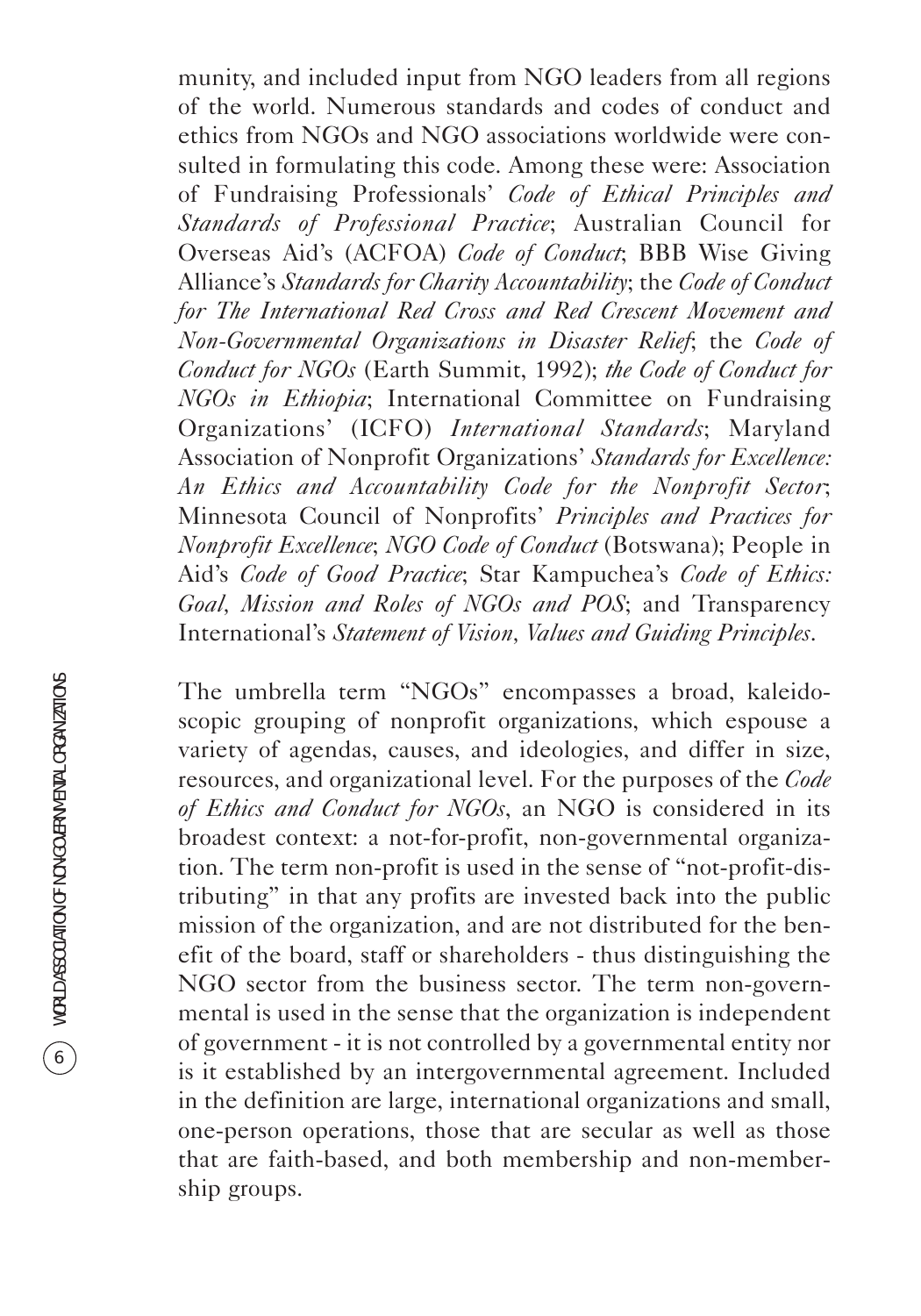*The Code of Ethics and Conduct for NGOs* is designed to be broadly applicable to the worldwide NGO community. It applies whether the organization is a mutual benefit NGO, involving an association concerned with improving the situation of its membership, or a public benefit NGO, which is working for the improvement of conditions of society as a whole or of a segment of society. The *Code* is applicable for organizations focused on international agendas as well as those seeking to improve local community affairs, and both "Northern" and "Southern" NGOs. The *Code*'s standards are applicable regardless of an NGO's focus, whether it be humanitarian relief, advocacy, conflict prevention, research, education, human rights monitoring, health care, or environmental action.

As they adopt the role of advocates and agents of a more just and caring society, NGOs can help develop and nurture conscientious concerns in the emerging global culture. Similarly, NGOs also have a duty to maintain the highest ethical standards and stay the course in terms of their own practices and founding vision of service. It is hoped that the *Code of Ethics and Conduct for NGOs* will help inform and guide the work of NGOs in this capacity.

This *Code* will be periodically reviewed and revised as warranted.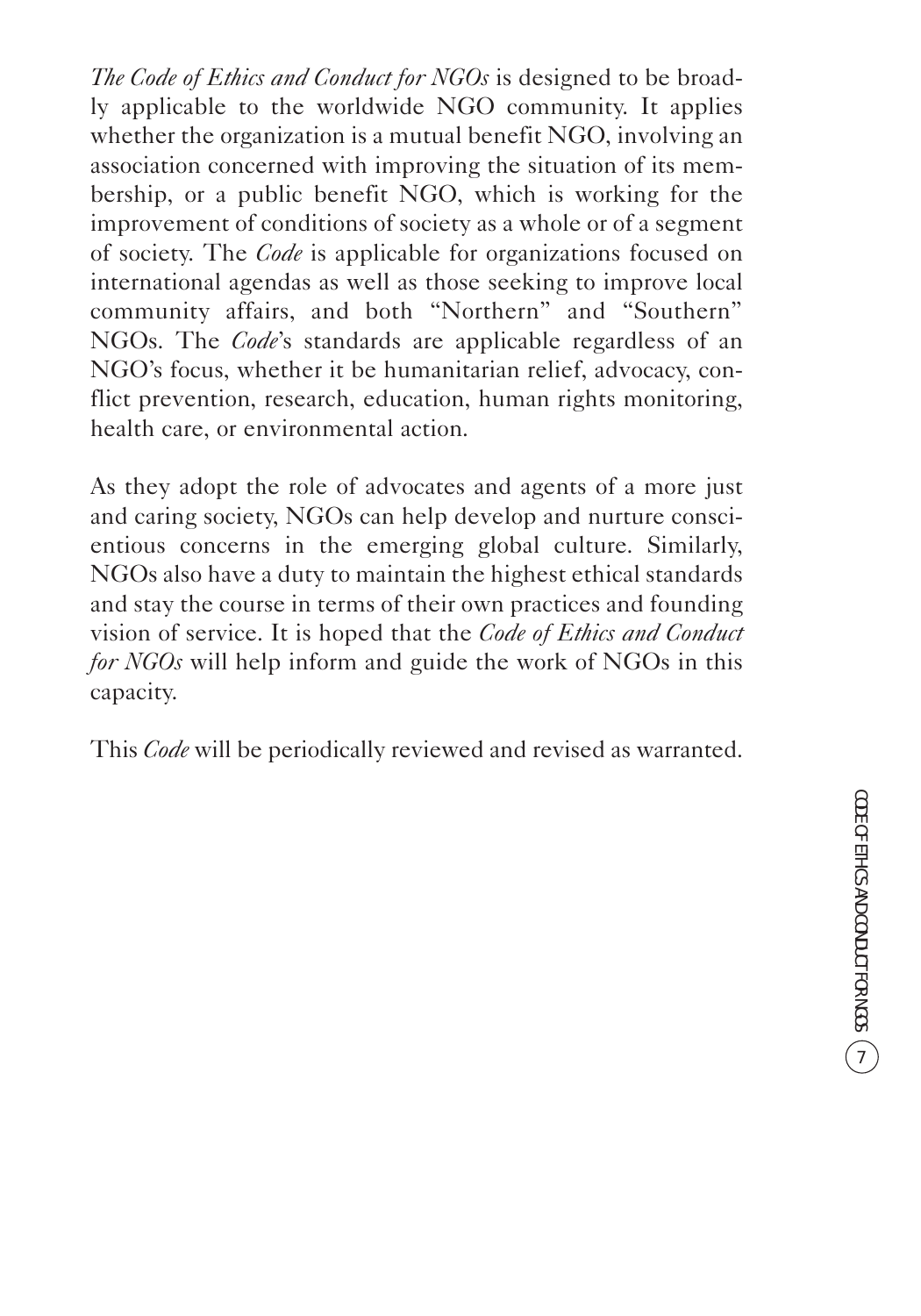### GUIDINGPRINCIPLESI.

*Every actor operates on the basis of fundamental principles, whether plainly stated or implicitly understood. Further, an examination of organizations that are held in universal esteem reveals a great commonality in these principles. In other words, to a great extent, good NGOs from throughout the world tend to share the same fundamental assumptions or beliefs that make their successful operation possible. The following is an articulation of the more important of these shared fundamental principles.*

#### **A.** Responsibility, Service, and Public **Mindedness**

Sustainable progress, peace, and justice require that all organizations contribute to the common good. Thus, an NGO should integrate self-development and service to others, balancing individual and public concerns, focusing on higher, broader, and more public levels of service.

❂ Responsibly maintaining itself, an NGO should conduct its activities for the sake of others, whether for the public at large or a particular segment of the public.

❂ Public money must not be misused for selfish purposes and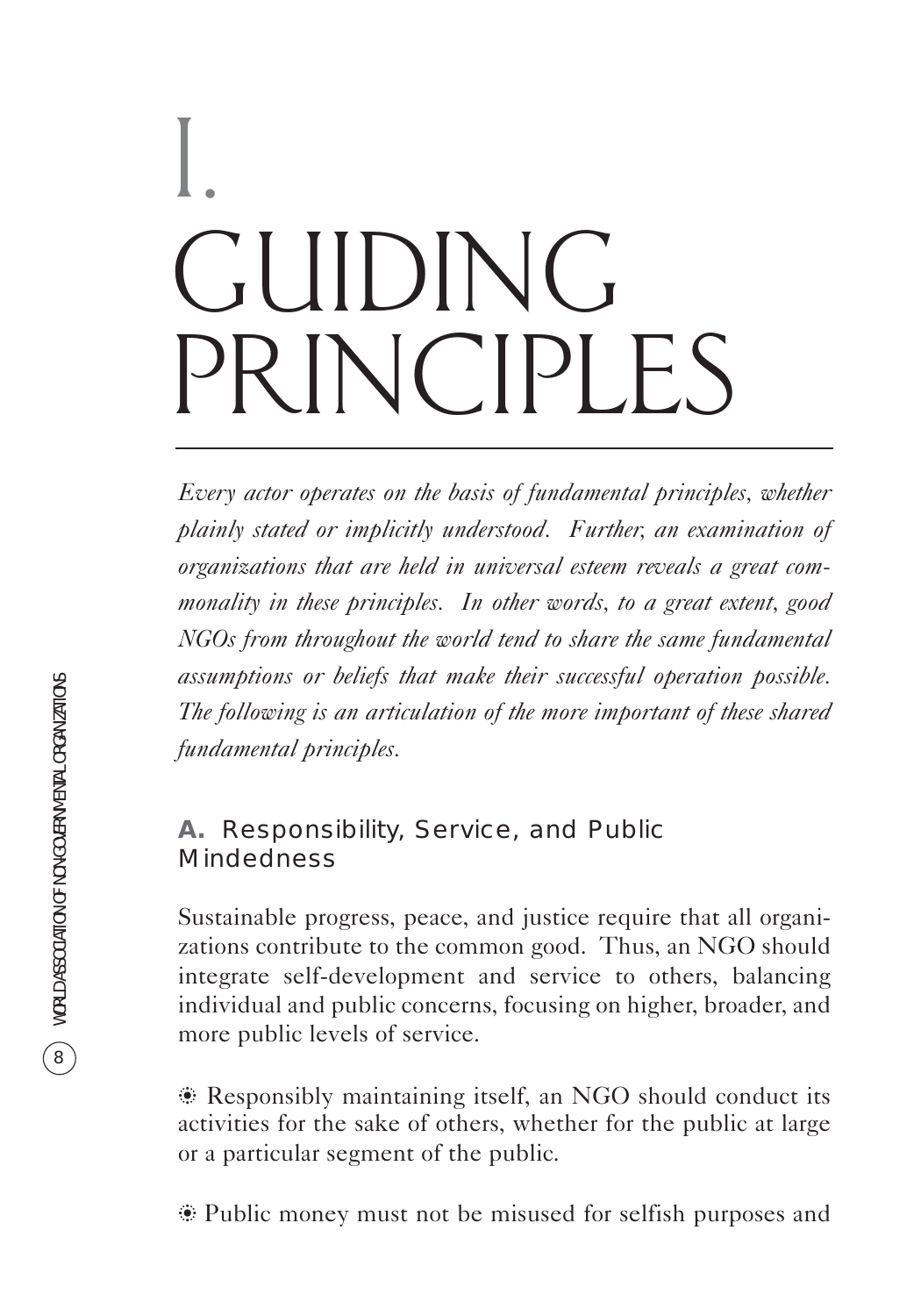all public assets are to be treated with utmost seriousness, as a public trust.

❂ An NGO should recognize that its conduct and activities impact on the public's perception of NGOs and that it shares responsibility for the public's trust of NGOs.

❂ An NGO should exhibit a responsible and caring attitude toward the environment in all of its activities.

#### **B.** Cooperation Beyond Boundaries

Significant progress toward world peace and global well-being can be fostered through inter-religious, intercultural, and interracial work, and across artificial barriers of politics and ethnicity that tend to separate people and their institutions. NGOs should maintain ethical, cooperative relationships with other NGOs, and should partner where possible and appropriate for the sake of the greater public good.

❂ An NGO should be willing to work beyond borders of politics, religion, culture, race and ethnicity, within the limits of the organizing documents and with organizations and individuals that share common values and objectives.

#### **C.** Human Rights and Dignity

As the Universal Declaration of Human Rights states, "All human beings are born free and equal in dignity and rights, are endowed with reason and conscience, and should act towards one another in a spirit of brotherhood." (Universal Declaration of Human Rights, Article 1) The family is the fundamental natural group unit of society promoting human rights and human dignity. (Universal Declaration of Human Rights, Article 16)

❂ An NGO should not violate any person's fundamental human rights, with which each person is endowed.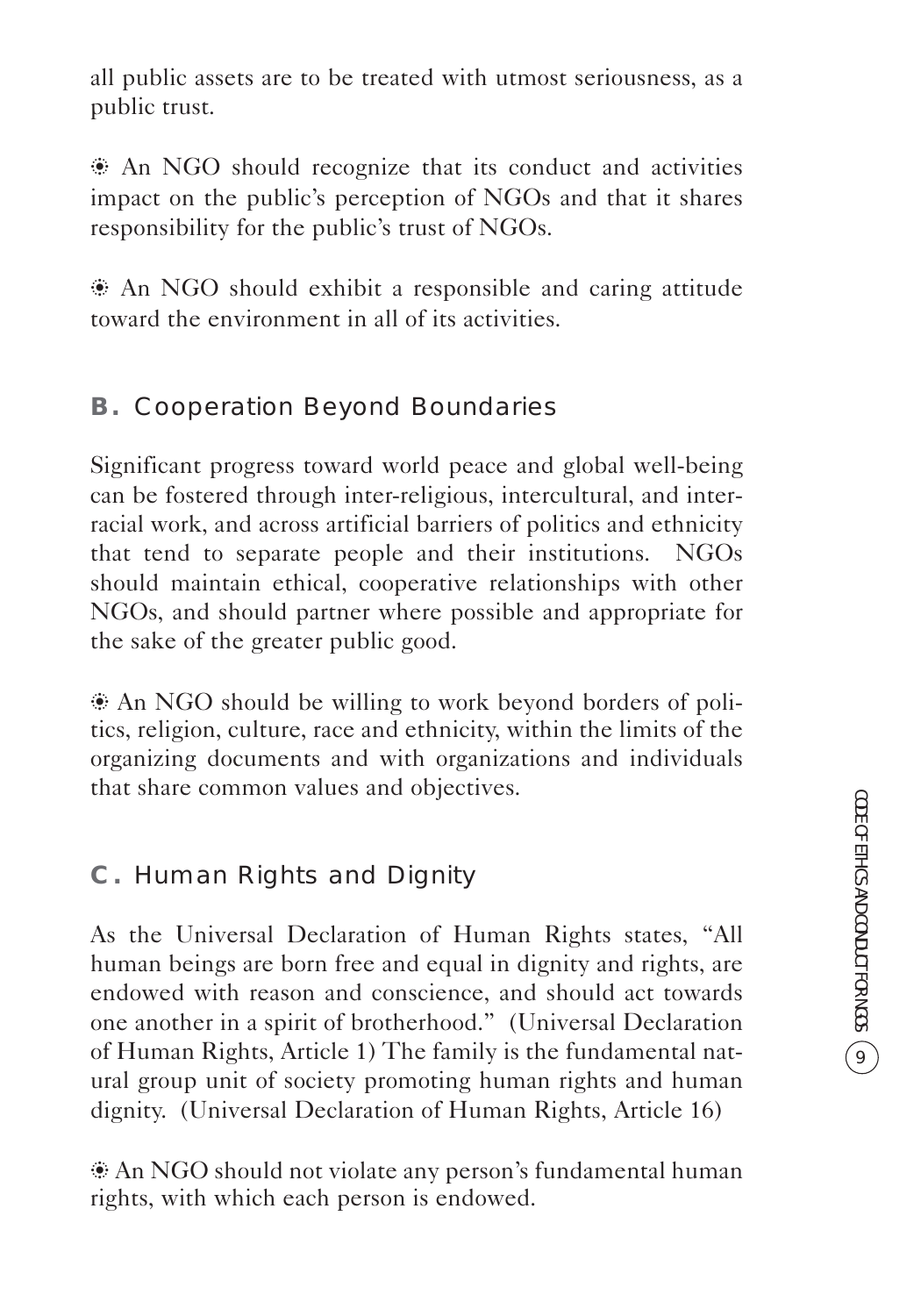❂ An NGO should recognize that all people are born free and equal in dignity.

❂ An NGO should be sensitive to the moral values, religion, customs, traditions, and culture of the communities they serve.

❂ An NGO should respect the integrity of families and support family-based life.

#### **D.** Religious Freedom

"Everyone has the right of freedom of thought, conscience and religion; this right includes freedom to change his religion or belief, and freedom, either alone or in community with others and in public or private, to manifest his religion or belief in teaching, practice, worship and observance." (Universal Declaration of Human Rights, Article 18)

❂ An NGO should respect religious freedom.

#### **E.** Transparency and Accountability

NGOs should strive for openness and honesty internally and toward donors and members of the public. Periodic accountings should be made.

❂ An NGO should be transparent in all of its dealings with the government, the public, donors, partners, beneficiaries, and other interested parties, except for personnel matters and proprietary information.

❂ An NGO's basic financial information, governance structure, activities, and listing of officers and partnerships shall be open and accessible to public scrutiny and the NGO is to make effort to inform the public about its work and the origin and use of its resources.

❂ An NGO should be accountable for its actions and decisions,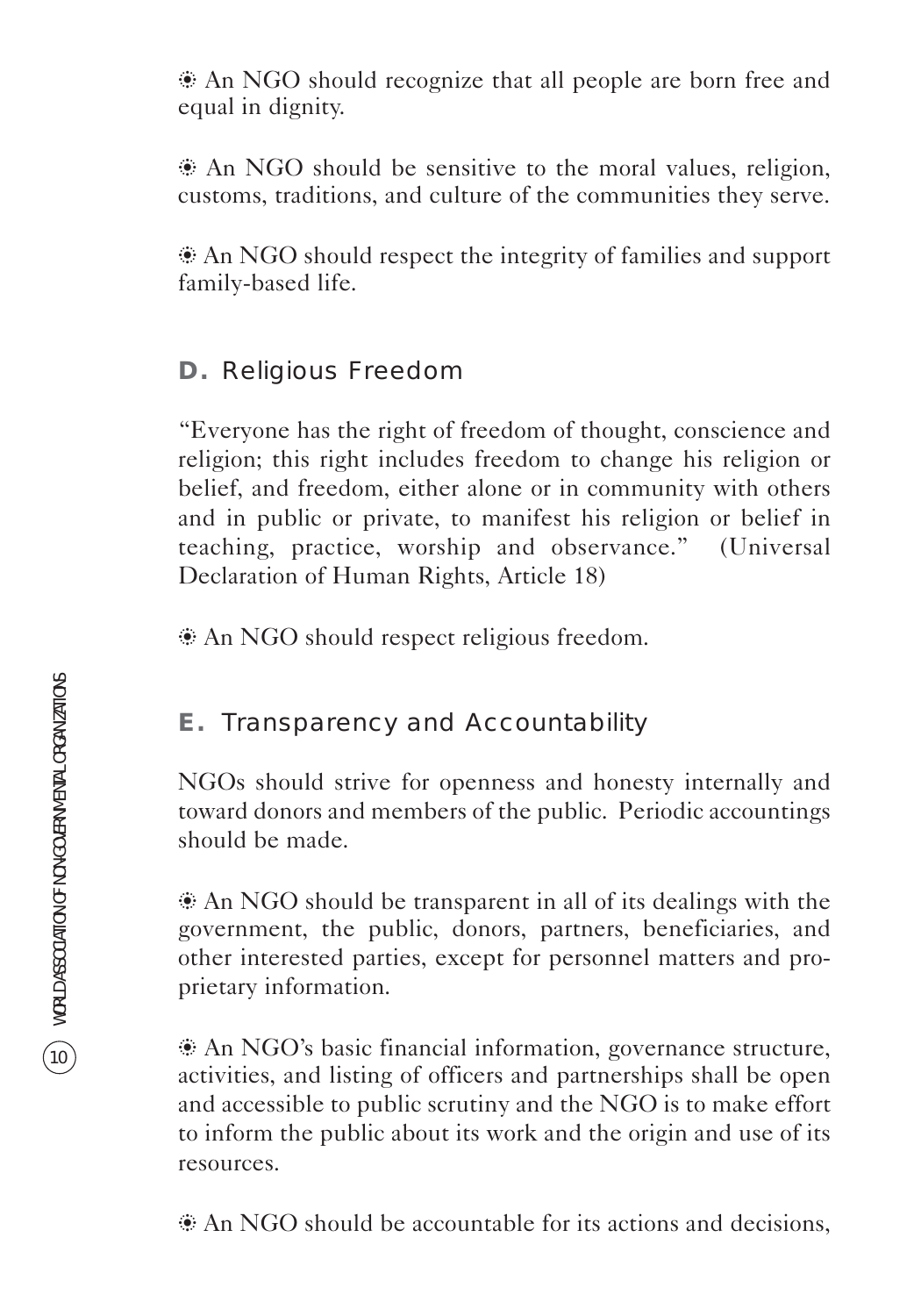not only to its funding agencies and the government, but also to the people it serves, its staff and members, partner organizations, and the public at large.

#### **F.** Truthfulness and Legality

An NGO should be honest and truthful in its dealings with its donors, project beneficiaries, staff, membership, partner organizations, government, and the public in general, and should respect the laws of any jurisdiction in which it is active.

❂ An NGO should give out accurate information, whether regarding itself and its projects, or regarding any individual, organization, project, or legislation it opposes or is discussing.

❂ An NGO should fulfill its obligations under the laws of the nation in which it is organized or works, and must be strongly opposed to, and not be a willing partner to, corruption, bribery, and other financial improprieties or illegalities.

❂ An NGO should have a policy for staff and volunteers to confidentially bring evidence to the governing body of misconduct of anyone associated with the organization.

❂ An NGO should meet all of the legal obligations in the countries in which it is organized or works. Such obligations may include laws of incorporation, fundraising legislation, equal employment opportunity principles, health and safety standards, privacy rules, trademark and copyright legislation, and so forth.

❂ An NGO should take prompt corrective action whenever wrongdoing is discovered among its staff, governing body, volunteers, contractors, and partners.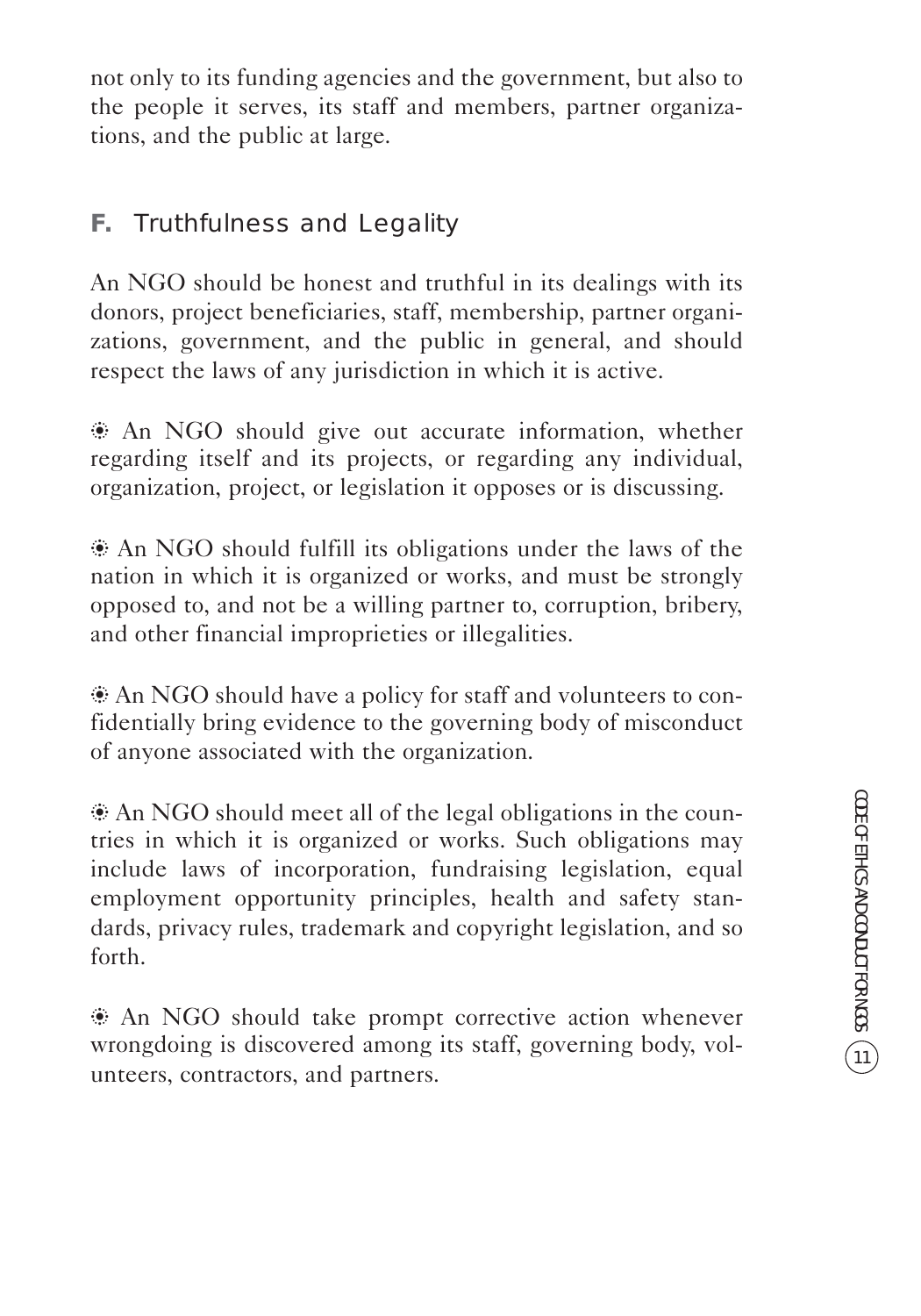### NGOINTEGRITYII.

*Fundamental to the very character of each NGO is that it be not-forprofit, nongovernmental, organized, independent, self-governing, and voluntary. While these general criteria may appear self-evident, particularly for those NGOs whose national law codifies and requires such standards, they remain basic for the integrity and conduct of an NGO.*

#### **A.** Nonprofit

**1. NOT-FOR-PROFIT** The NGO is to be organized and operated as a not-for-profit organization. Any surplus that is generated through its operations is to be utilized solely to help the organization fulfill its mission and objectives. No part of the net earnings of the NGO is to inure to the benefit of the directors, officers, members or employees of the organization, or to any other private persons, except that the NGO may provide reasonable compensation for services provided to the organization.

**2. TRADE OR BUSINESS** The organization is not to be operated for the primary purpose of carrying on a trade or business, unrelated to its mission and stated objectives.

**3. GOVERNING INSTRUMENT** The NGO's governing instrument shall prevent the organization from distributing profits or assets for the benefit of individuals both during operation and when winding up.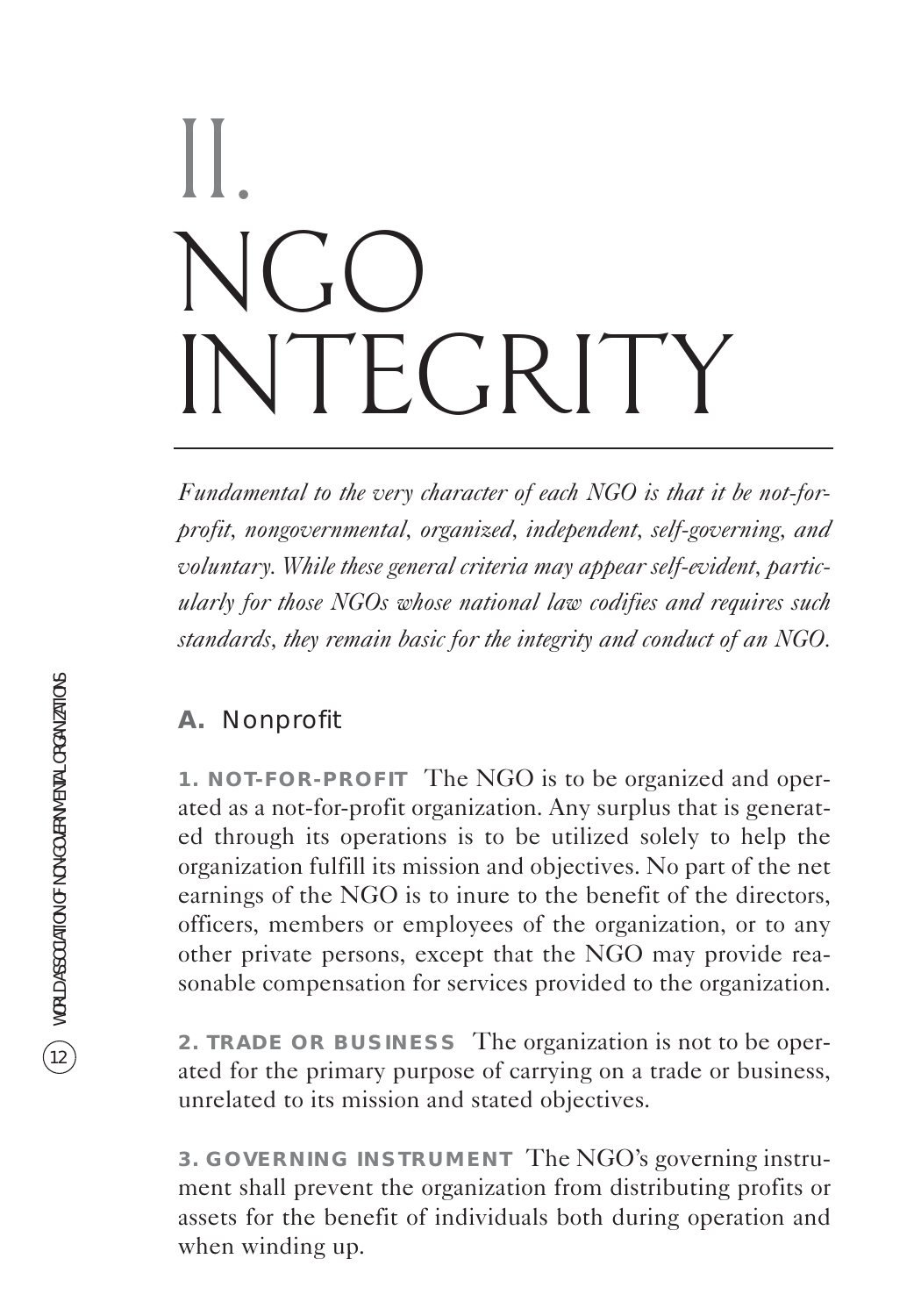#### **B.** Non-Governmental

**1. NON-GOVERNMENTAL** The organization is not to be part of, or controlled by, government or an intergovernmental agency.

**2. POLITICALLY INDEPENDENT** The organization shall maintain independence and not be rigidly aligned or affiliated with any political party, although it may share a common political or legislative cause within the limit of its mission, stated objectives and legal structure. By itself, being non-governmental does not mean that an NGO is prohibited from political activity, although certain types of NGOs may be proscribed by their nations from political and legislative activity, such as tax-exempt organizations in the United States, which are prohibited from participating or intervening to any substantial extent in attempts to influence legislation or participating in political campaigns to support or oppose any candidate(s) for political office. However, an NGO that is permitted to do political and legislative activity shall only engage within the limit of its mission and stated objectives.

**3. FOREIGN POLICY** The organization shall not act as an instrument of government foreign policy, but act independently of governments. The NGO shall not seek to implement the policy of any government, unless it coincides with the mission of the organization and the organization's own independent policy.

#### **C.** Organized

**1. ORGANIZING FEATURES** The NGO shall have an organizing document, an executive board, officers, and regular meetings and activities.

**2. ORGANIZING DOCUMENTS** The organizing documents (such as bylaws, a written constitution, or memorandum of association) shall clearly define the mission, objectives, governance structure, membership rights and obligations, if any, and rules of procedure.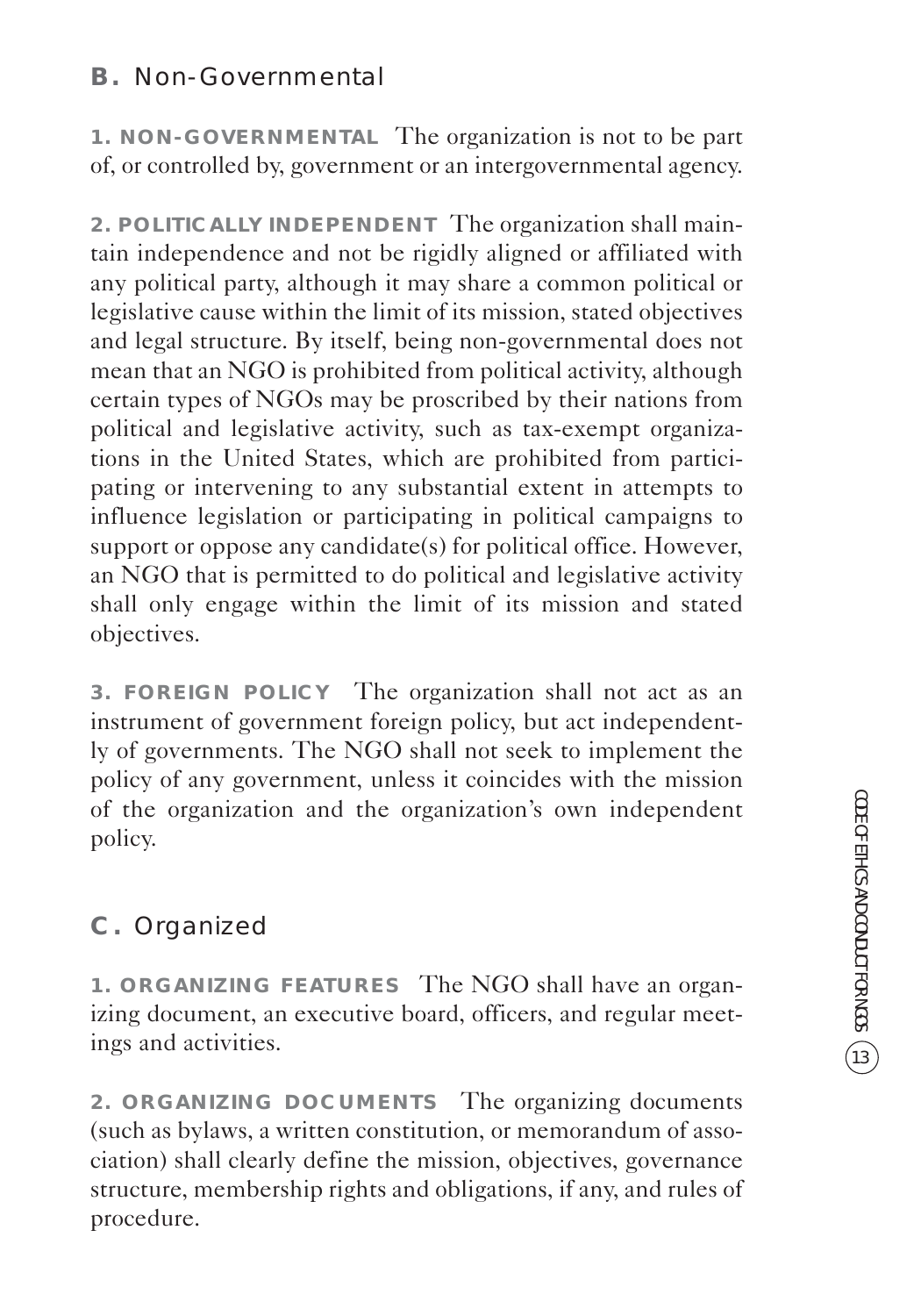**3. LEGAL RECOGNITION** These organizing principles apply whether or not the NGO is legally recognized by any government.

#### **D.** Independent and Self-Governing

**1. INDEPENDENT** The organization shall be independent. Its policies, vision, and activities shall not be determined by any for-profit corporation, donor, government, government official, political party, or other NGO.

**2. SELF-GOVERNING** The organization shall govern itself autonomously, according to whatever governance structure it selects for itself. It shall be equipped to control its own activities.

#### **E.** Voluntary

**1. VOLUNTARY VALUES AND PRINCIPLES** Rather than being required to exist by law, NGOs are formed by private initiative, resulting from the voluntary actions of individuals who have chosen to pursue a shared interest or concern. The retaining of voluntary values and principles shall remain a primary force in the way of working of the NGO. THE STRING THE VALUTED STRING TO SATE THAN THE CONTRIBUTIONS TROM VOLUNTEERS In or achieve its mission and objectives, the organization is to meaningful contributions from volunteers. These may in both the target group and

**2. CONTRIBUTIONS FROM VOLUNTEERS** In order to achieve its mission and objectives, the organization is to have meaningful contributions from volunteers. These may include both the target group and supporters.

**3. VOLUNTEERISM OF GOVERNING BOARD** Those who are part of the NGO's governing body (generally the board of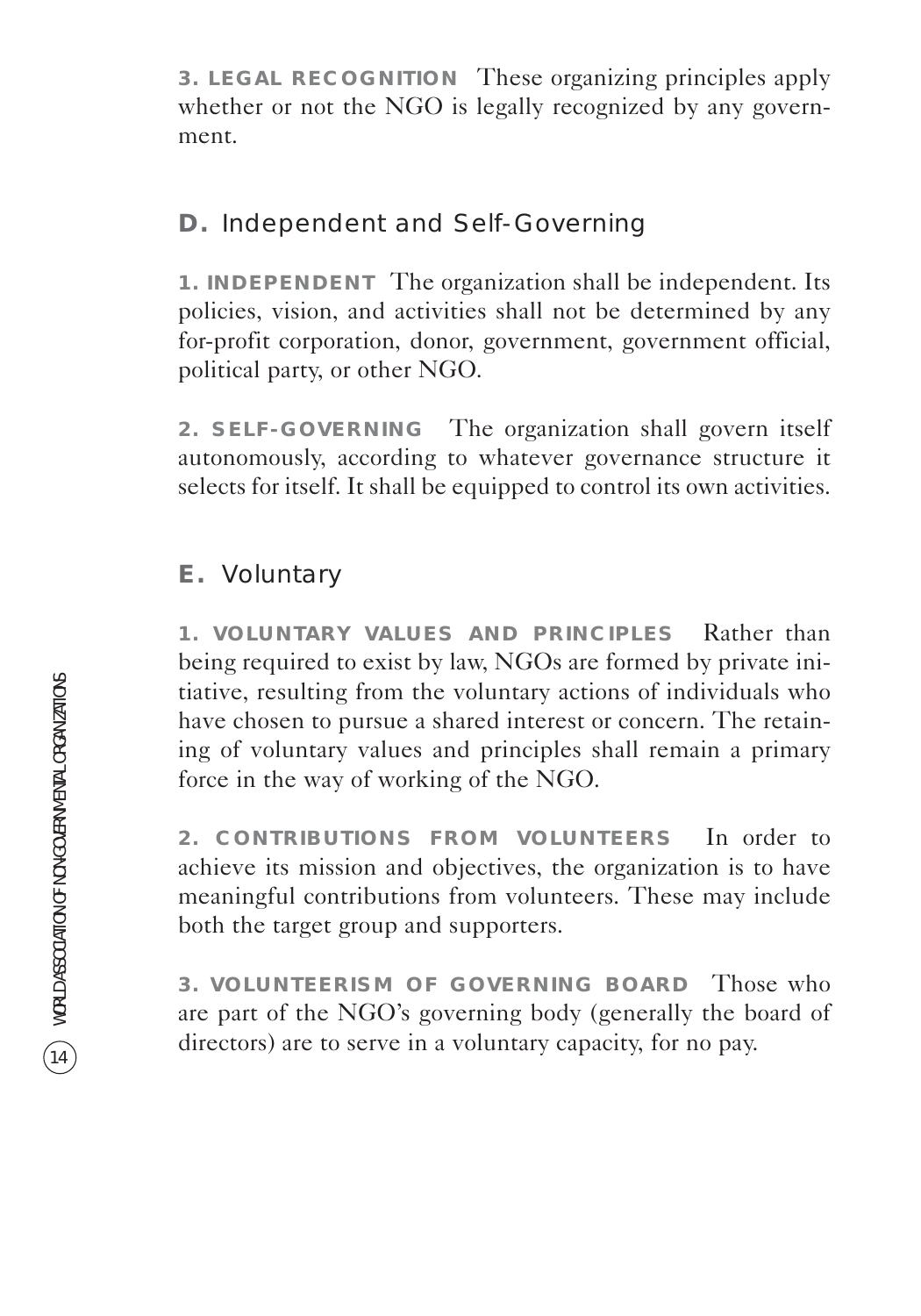### MISSION &CTIVITIES III.

*An NGO's mission is its raison d'etre—the reason or purpose why the NGO exists and what it hopes to accomplish. NGOs have an obligation to clearly identify and articulate their mission. This well-defined mission should serve as the foundation and frame of reference for all activities and organizational planning of the NGO. An NGO has an obligation to utilize its resources in an effective and efficient manner toward accomplishment of its stated purpose.* 

#### **A.** Mission

**1. FORMAL STATEMENT** The organization shall formally and succinctly state its mission in a written statement approved by the governing body of the NGO. This statement shall clearly set forth why the NGO exists and what it hopes to accomplish.

**2. BOARD OF DIRECTORS** Each member of the board of directors shall fully understand and support the mission of the organization.

**3. PUBLIC AVAILABILITY** The mission statement of the NGO shall be made available to all officers, members, staff, partners, donors, program beneficiaries, and the public in general.

**4. EVALUATION** The mission of the NGO shall be reviewed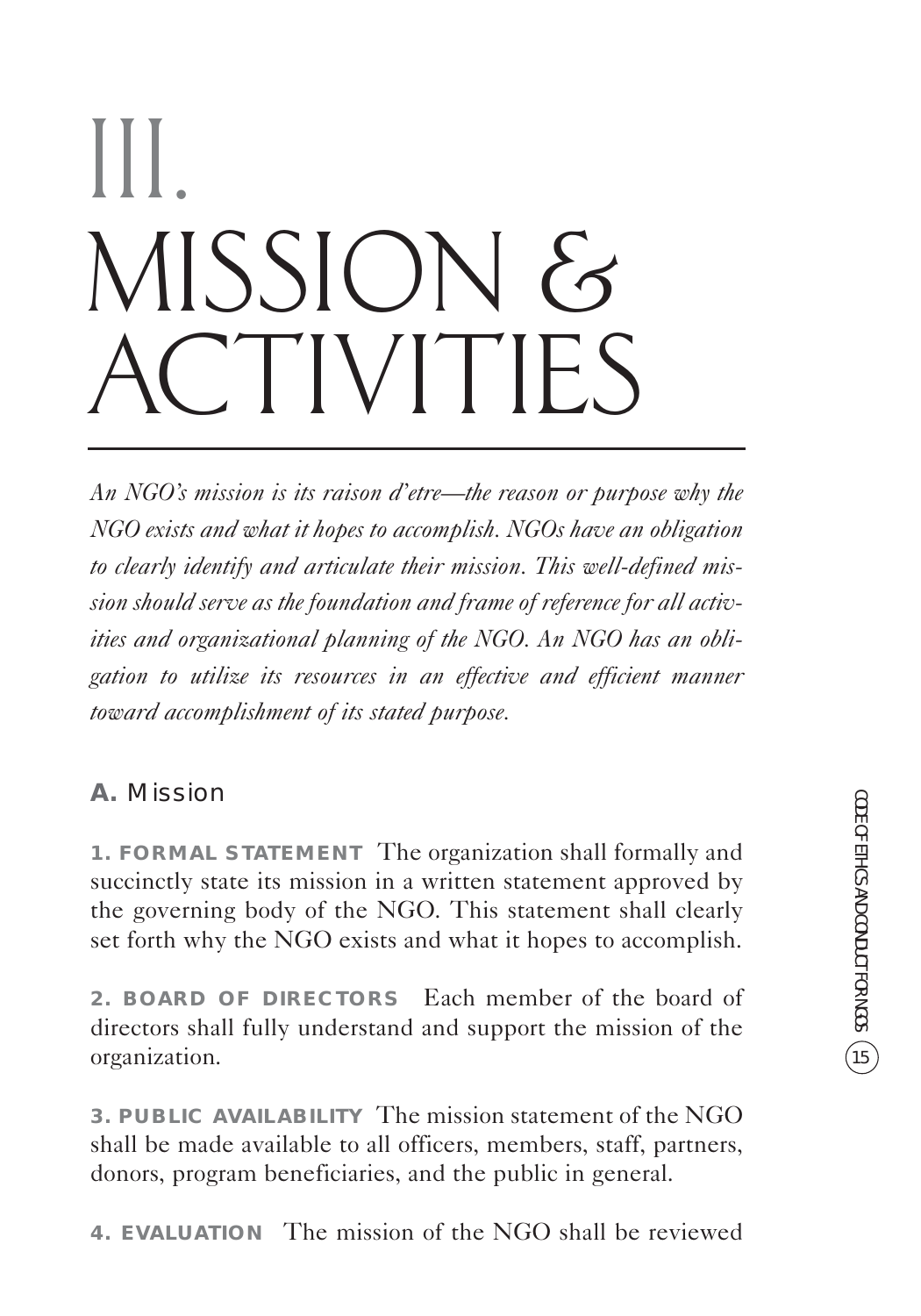periodically (every two or three years) to determine if it is still relevant. Among issues to evaluate: (a) whether the mission has been fulfilled, either by the organization or another entity, and thus whether there is a need for the organization as currently constituted to continue to exist; (b) whether the mission should be revised to reflect societal changes; or (c) whether there is a desire for the organization to address new needs which might require a new mission statement.

#### **B.** Activities

**1. CONSISTENT WITH MISSION** Activities shall be consistent with the organization's mission. The NGO's mission is to serve as the foundation for strategic planning and as the blueprint for the organization's activities. The NGO's focus shall be directed toward making sure that its goals are met.

**2. EFFECTIVE AND EFFICIENT** The programs of the organization shall effectively and efficiently work toward achieving its stated mission.

**3. FEEDBACK** The organization shall regularly seek feedback on its activities from project beneficiaries, as well as other stakeholders.

**4. EVALUATION** The activities of the organization shall be critically examined periodically to determine their relevancy to the mission, their efficiency and effectiveness, the value of continuing the programs or revising them, and the need for new programs. Among issues to evaluate: (1) whether the activities are consistent with the current mission of the organization or whether they need to be revised or discontinued in light of changes in the mission; (2) the efficiency and effectiveness of the programs in achieving the NGO's objectives; (3) the outcomes for the program beneficiaries; (4) the cost of the program relative to its outcomes; and (5) whether new services should be offered. Evaluations shall be open and honest and include input from stakeholders.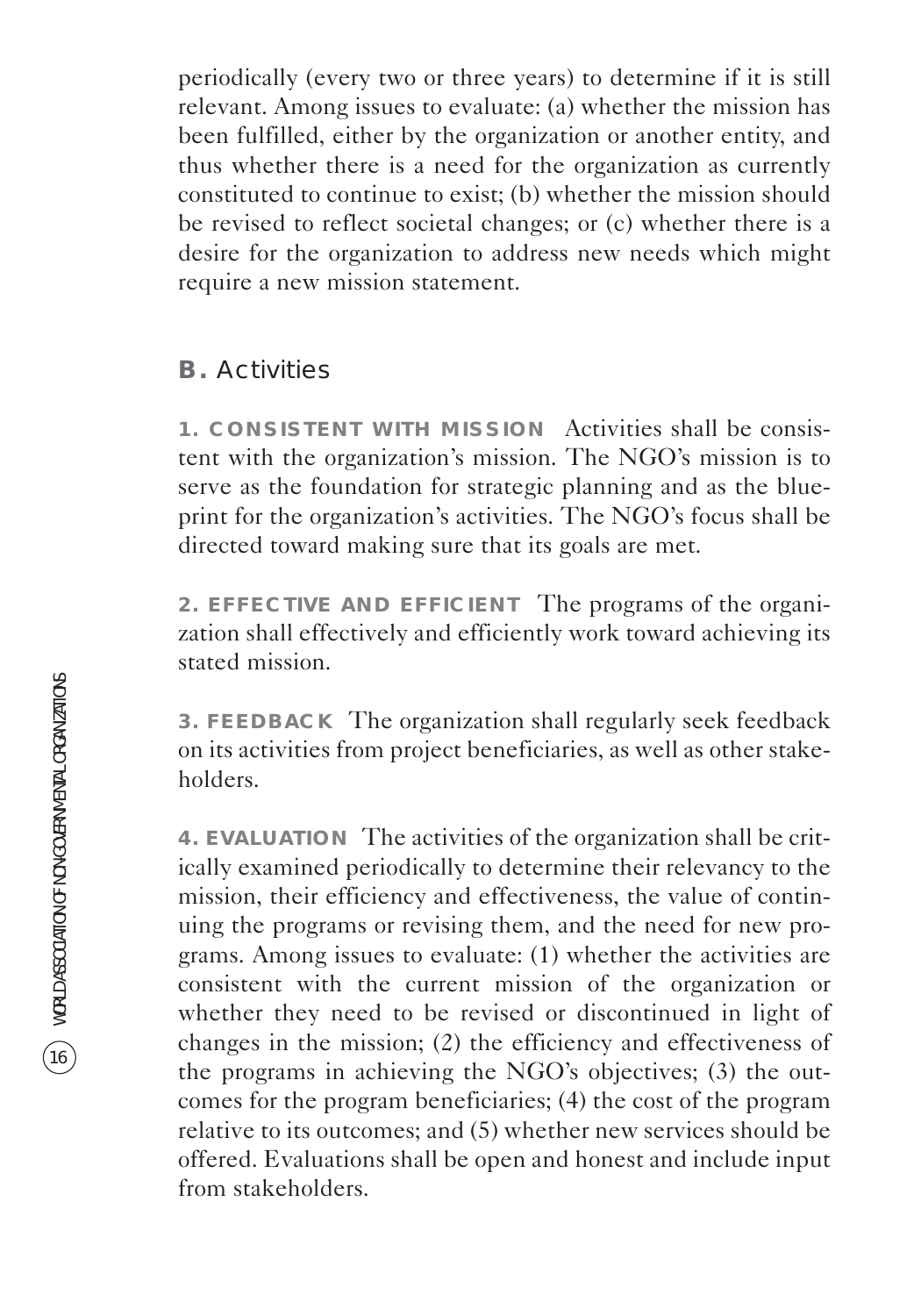**5. PROFESSIONALISM** The organization shall carry out its activities with professionalism and centered on the concept of serving others.

**6. PERCENTAGE OF EXPENDITURES** The organization shall spend at least 65% of its total expenditures (including fundraising costs) on program activities, and ideally more than 80%. If the organization does not meet this 65% standard, it should provide reasons why its higher overhead and fundraising expenditures are reasonable. Possible explanations for not meeting this standard could be the higher administrative and fundraising costs of a new organization and exceptions related to donor restrictions or unusual political and social factors.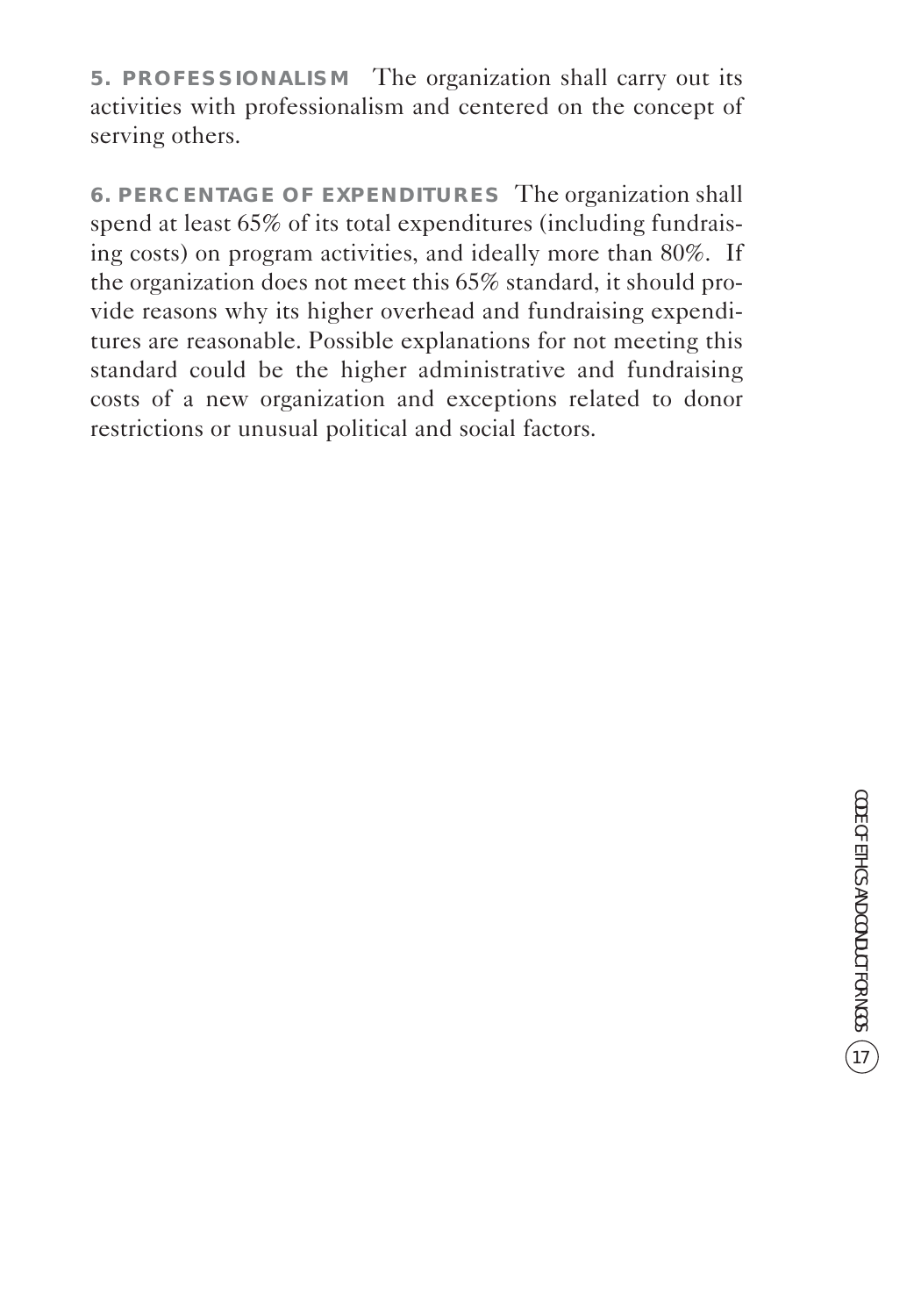## GOVERNANCEIV.

*An effective governance structure and a strong, active, and committed governing body is crucial to the soundness of an organization and its ability to achieve its mission and objectives. The plan of governance of an NGO should reflect the core values, mission, and cultural standards of the organization. Democratic principles should be used where appropriate and applicable. The governing body of an NGO (generally a board of directors or trustees) holds ultimate responsibility for all activities and resources of the organization. This includes establishing the direction of the organization, beginning with its mission statement, and assuring that the mission statement is appropriate and relevant as times change. The governing body also determines the organization's activities and monitors their compliance with the mission. The governing body exercises responsibility for obtaining and appropriately employing the human and financial resources to carry out the organization's mission and sustain the organization, and oversee fiduciary and legal requirements.* 

#### **A.** Governance Structure

**1. PLAN OF GOVERNANCE** The NGO shall establish a plan of governance that best allows it to fulfill its mission, and reflects the core values and cultural standards of the organization. Democratic principles are to be used where appropriate and applicable.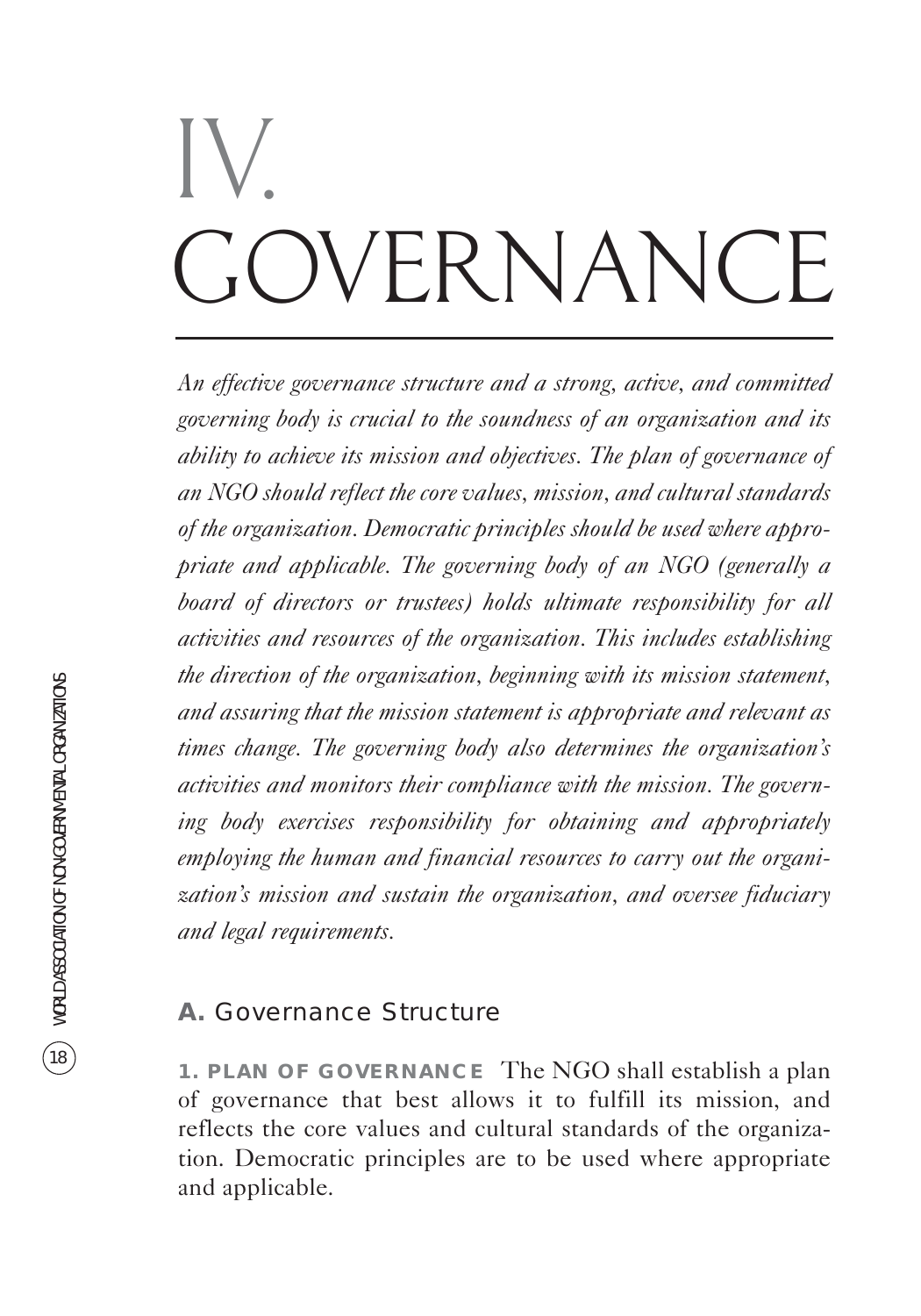**2. ORGANIZING DOCUMENTS** The organization's governance structure - including rules relating to the conducting of business by the governing body and, if applicable, an executive committee that acts between board meetings, and the procedure for electing and appointing officers and their roles - is to be clearly specified in the organizing documents (bylaws, etc.) and available to all interested parties.

#### **B.** Structure of the Governing Body

**1. DIRECTOR RESOURCES** The NGO's governing body shall consist of individuals who are dedicated to the mission of the organization, willing to volunteer their time and energies toward achievement of the mission, and able to offer substantial contributions to the organization. Among resources they may bring to the governing body are experience and wisdom; prestige; the ability to raise money for the organization; and professional skills, such as legal, accounting, management, fundraising and marketing.

**2. UNRELATED DIRECTORS** The governing body is to have at least three members, who are not closely family related, and preferably should have at least five unrelated members. Family relationships are accepted between two members at most, but then the board should have seven or more members.

**3. POLICIES ON PAID STAFF** The organization shall have a policy restricting the number of paid staff who are voting members of the governing body, ideally to no more than one person or 10% of the governing body. An indirectly or directly compensated person should not serve as the governing body's chairman or treasurer.

**4. TERM LIMITS** Term limits are to be established for membership on the governing body. Consideration should be given to both the maximum number of years that can be served in an individual term and the number of consecutive terms allowed. It is generally preferable to limit board service to a maximum of three-year terms and three consecutive terms, with at least one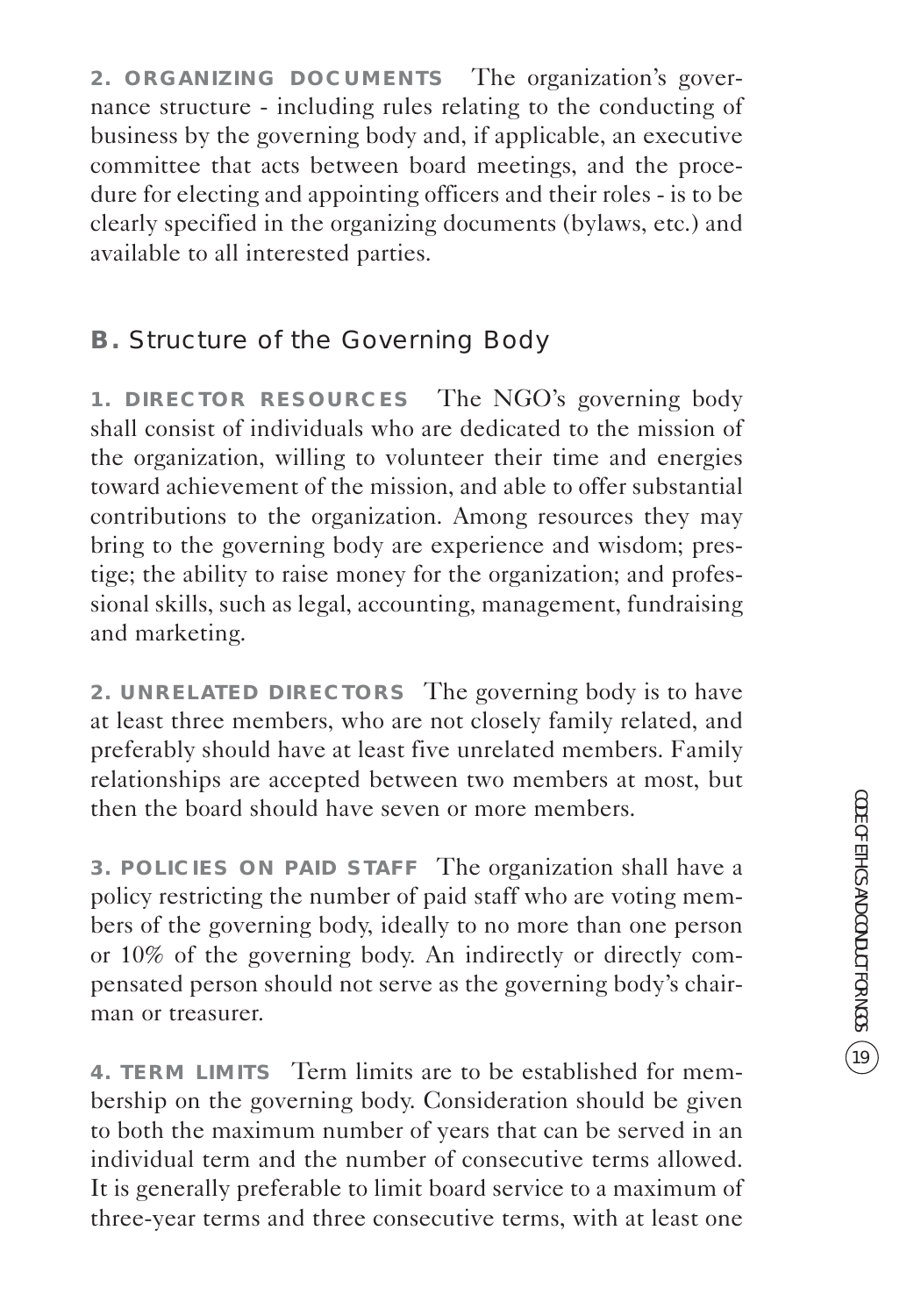year required before a member becomes eligible for re-election after completing the maximum number of consecutive terms.

**5. NOMINATING COMMITTEE** The procedure for nominating members to serve on the governing body shall be known to members and other relevant parties.

**6. DIVERSITY** The governing body should have broad representation, reflecting the diversity of the NGO's constituencies. The NGO may enhance participation of members from diverse geographical distances if the organization's bylaws, and the local or national law, allow meetings via such technologies as teleconferencing.

**7. BYLAWS** Each member of the governing body is to be presented with the bylaws of the organization and be familiar with these bylaws.

**8. COMPENSATION** Members of the governing body are not to receive compensation for their board service. They may receive reimbursement for expenses directly related to their board duties.

#### **C.** Responsibilities of the Governing Body

**1. MISSION STATEMENT** The governing body shall establish the direction of the NGO, by creating or adopting the mission statement, reviewing it periodically for accuracy and validity, and revising it as necessary or desirable.

**2. PROGRAMS AND COMPLIANCE** The governing body shall determine the NGO's programs and services, and monitor their compliance with the mission and their effectiveness and efficiency.

**3. RESOURCES** The governing body shall ensure the organization has the proper resources to fulfill the mission.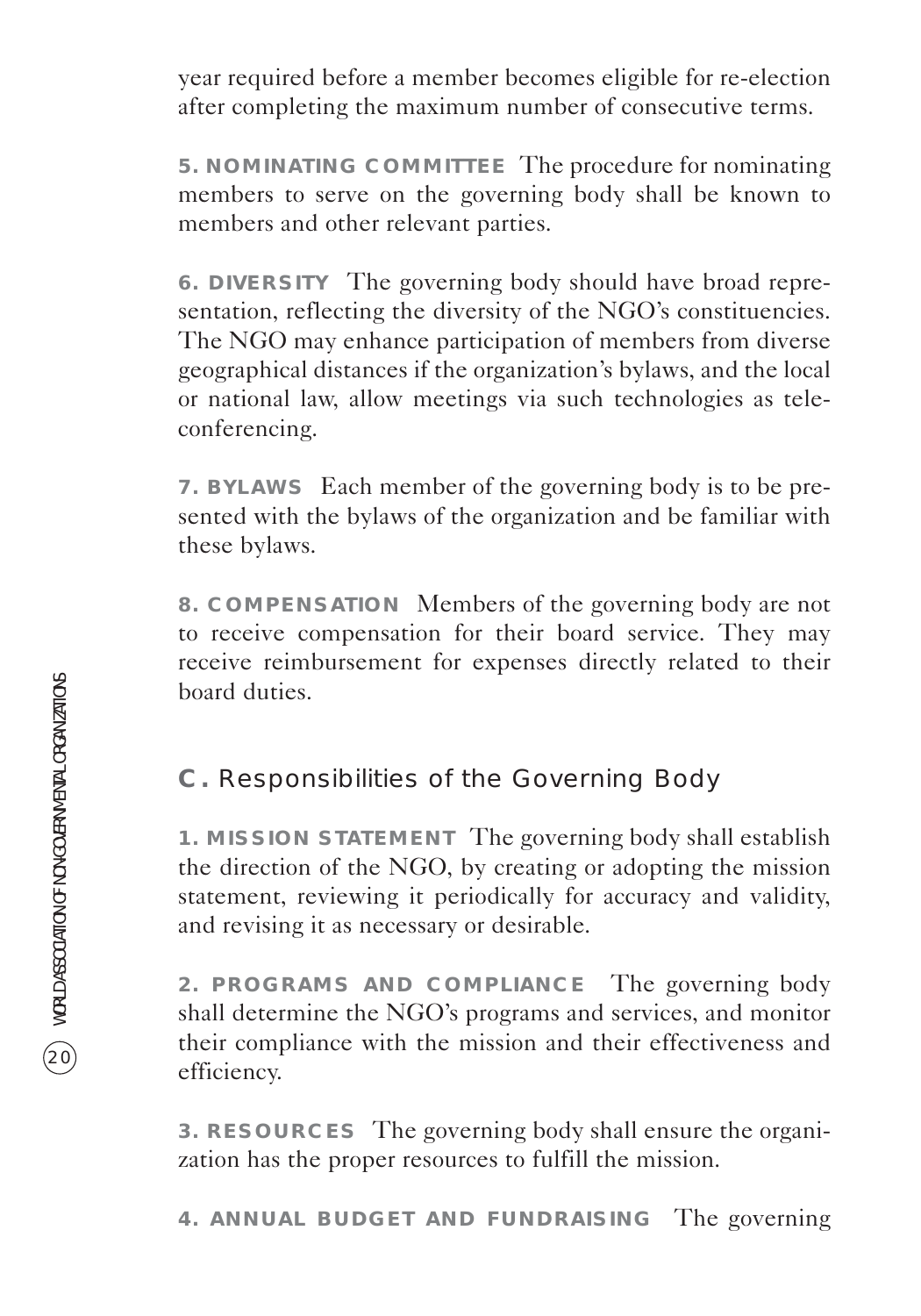board shall approve the annual budget and actively participate in the fundraising process. In approving the annual budget, the governing body is to ascertain the percentage of the resources spent on administration and fundraising, versus program expenses, and strive for a goal of at least 65% of revenue being used for programs, and ideally greater than 80%.

**5. RESOURCE MANAGEMENT** The governing body shall manage the resources effectively, and provide oversight regarding fiduciary and legal requirements.

**6. CHIEF EXECUTIVE OFFICER HIRING AND EVALUATION** The governing body shall hire the chief executive officer, undertaking a careful search process to find the most qualified individual. The governing body also shall set the chief executive officer's compensation, ensure that he or she has the moral and professional support needed to advance the goals of the NGO, and periodically evaluate his or her performance.

**7. STRATEGIC PLANNING** The governing body shall actively participate with the staff in long-term and short-term strategic planning processes, including defining goals and objectives and the success of the NGO toward achieving its mission.

**8. CODE OF ETHICS AND CONDUCT** The governing board shall approve a code of ethics and/or conduct for the NGO, and assure that the organization is in compliance with this code.

**9. AMBASSADORS FOR THE NGO** Members of the governing board shall serve as ambassadors for the organization, articulating its mission, accomplishments and goals to the public, and garnering support for the organization.

#### **D.** Conduct of the Governing Body

**1. MEETINGS OF THE GOVERNING BODY** The governing body, and any subset of the governing body (executive committee) which is authorized to conduct the affairs of the organization between meetings of the governing body, are to meet as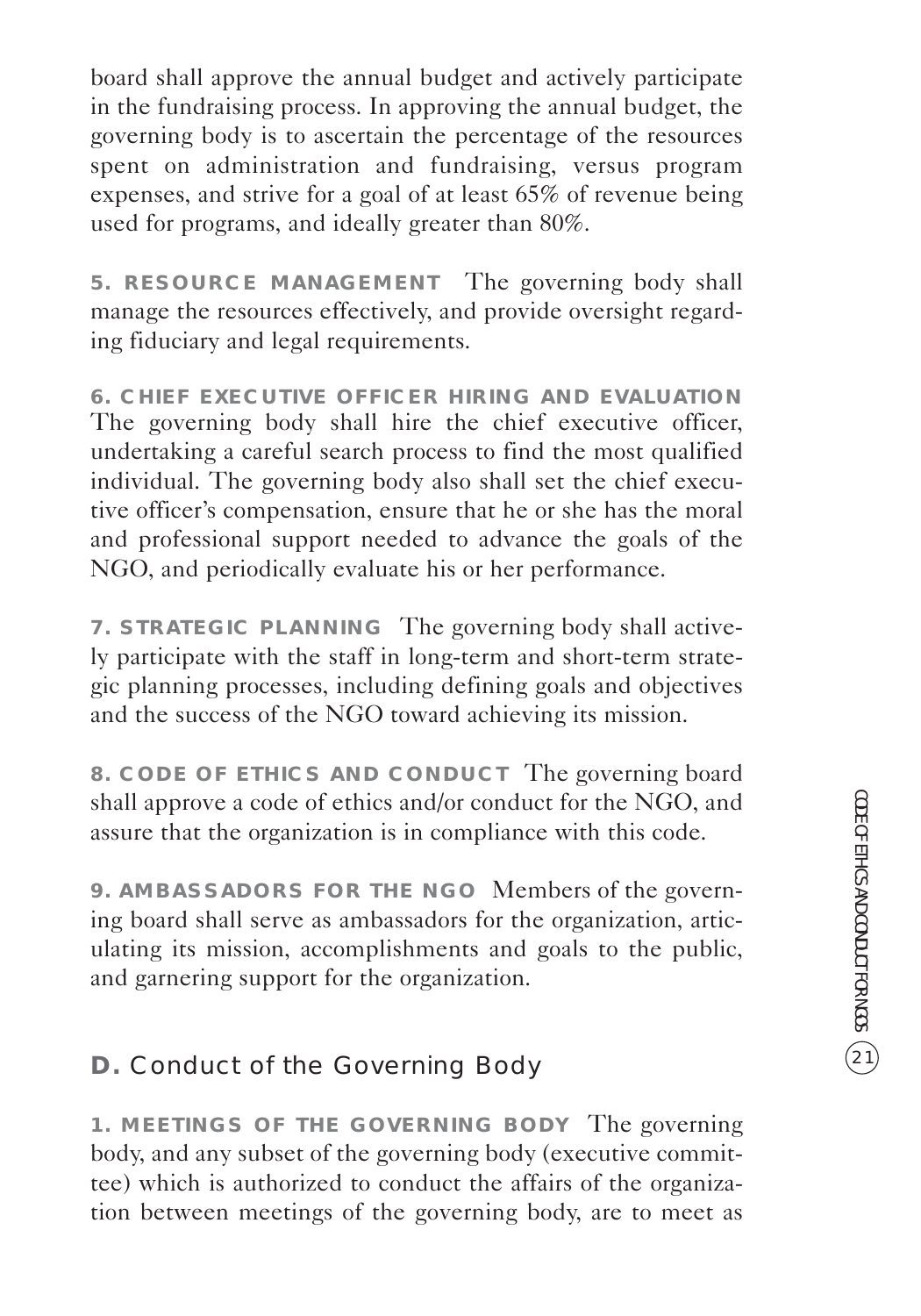frequently as is necessary to fully and adequately conduct the business of the organization. At a minimum, there should be a least 4 meetings annually of the governing body, or the governing body and the executive committee combined. If face-toface meetings are not required by local or national law and the organizing documents, then communication technologies can aid in conducting frequent meetings.

**2. MINUTES** Minutes of each meeting of the governing body and executive committee, and reports of each committee when acting in the place of the governing body, are to be produced, distributed to each member of the governing board, and archived for future reference. The minutes also are to be available to an association's membership, officers, staff, and the general public, with the exception of discussions related to personnel evaluation and other such confidential information.

**3. RESPONSIBILITY FOR CONDUCT** The governing body shall be responsible for its own conduct. The governing body is to establish written expectations for board members (including expectations related to service on committees, attendance at meetings, and participation in fundraising and program activities), and annually evaluate its own performance. If not already established in the organizing document, the governing body is to establish job descriptions for its officers (chair, treasurer, secretary, etc.).

#### **E.** Conflict of Interest

**1. BEST INTERESTS OF THE NGO** In serving on the governing body, directors shall put organizational goals before personal goals, and put the best interests of the organization ahead of individual desires.

**2. MATTERS IMPACTING A DIRECTOR** No director shall participate in deciding a matter directly impacting that individual (such as re-election to the governing body, personal remuneration, etc.)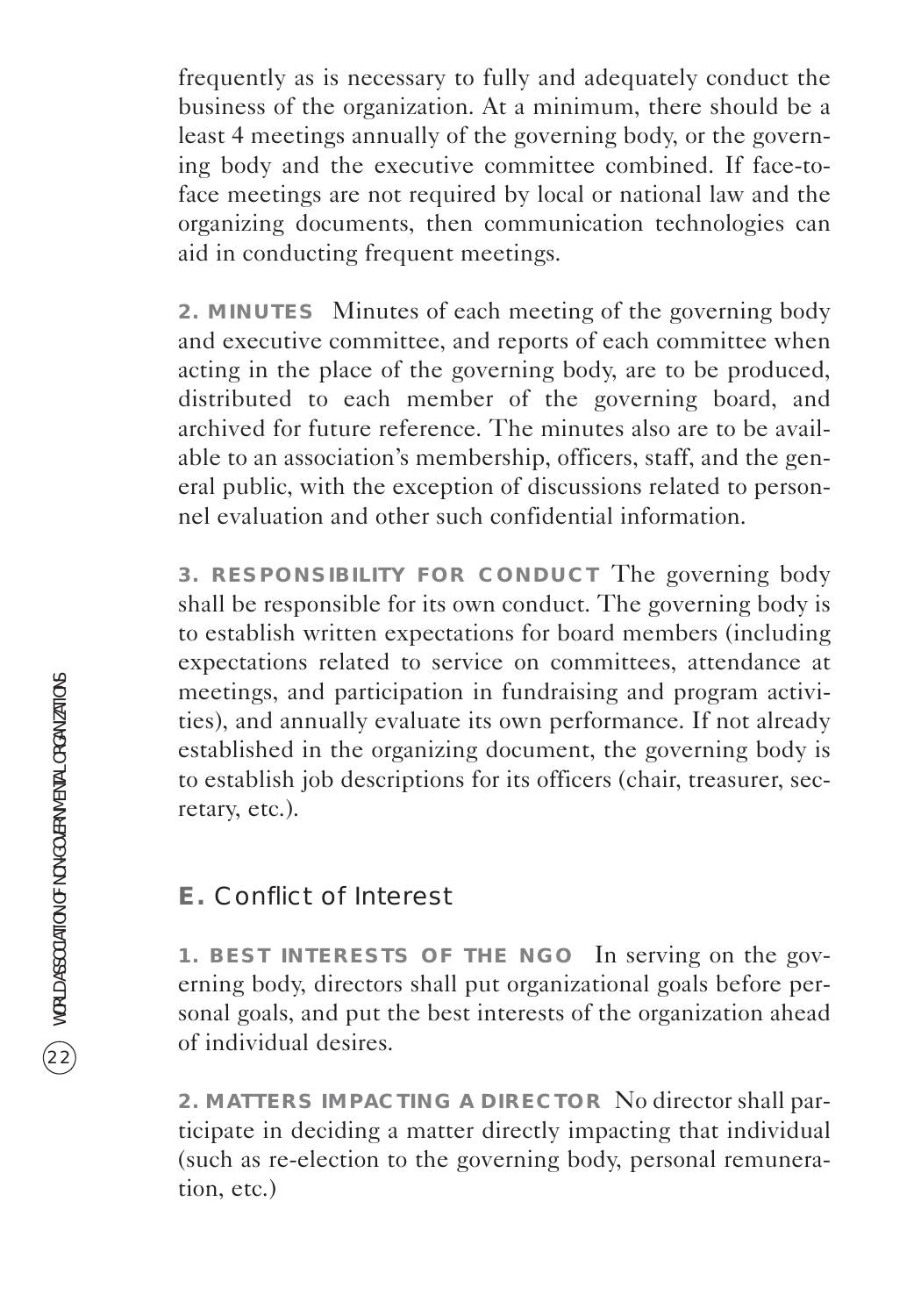**3. DISCLOSURE** Each director shall disclose all potential and actual conflicts of interest, including each institutional affiliation he or she has that might possibly involve a conflict of interest (such as sitting on a board of another NGO with overlapping goals and missions). Such disclosure does not preclude or imply ethical impropriety.

**4. WRITTEN CONFLICT OF INTEREST POLICY** The governing body shall develop a written conflict of interest policy, which is applicable to the directors and to any staff and volunteers who have significant decision-making authority regarding the organization's activities or resources, as well as relevant organizational partners.

**5. SIGNATURE** The governing body shall provide its members with the written conflict of interest statement, which should be signed by the individual at the outset of each term of service.

**6. LOANS TO MEMBERS OF THE GOVERNING BODY** If an NGO has provision for making loans to members of the governing body, there shall be a policy describing how the loans operate. All loans or transactions with members of the governing body are to be included in the NGO's full financial reports and publicly disclosed.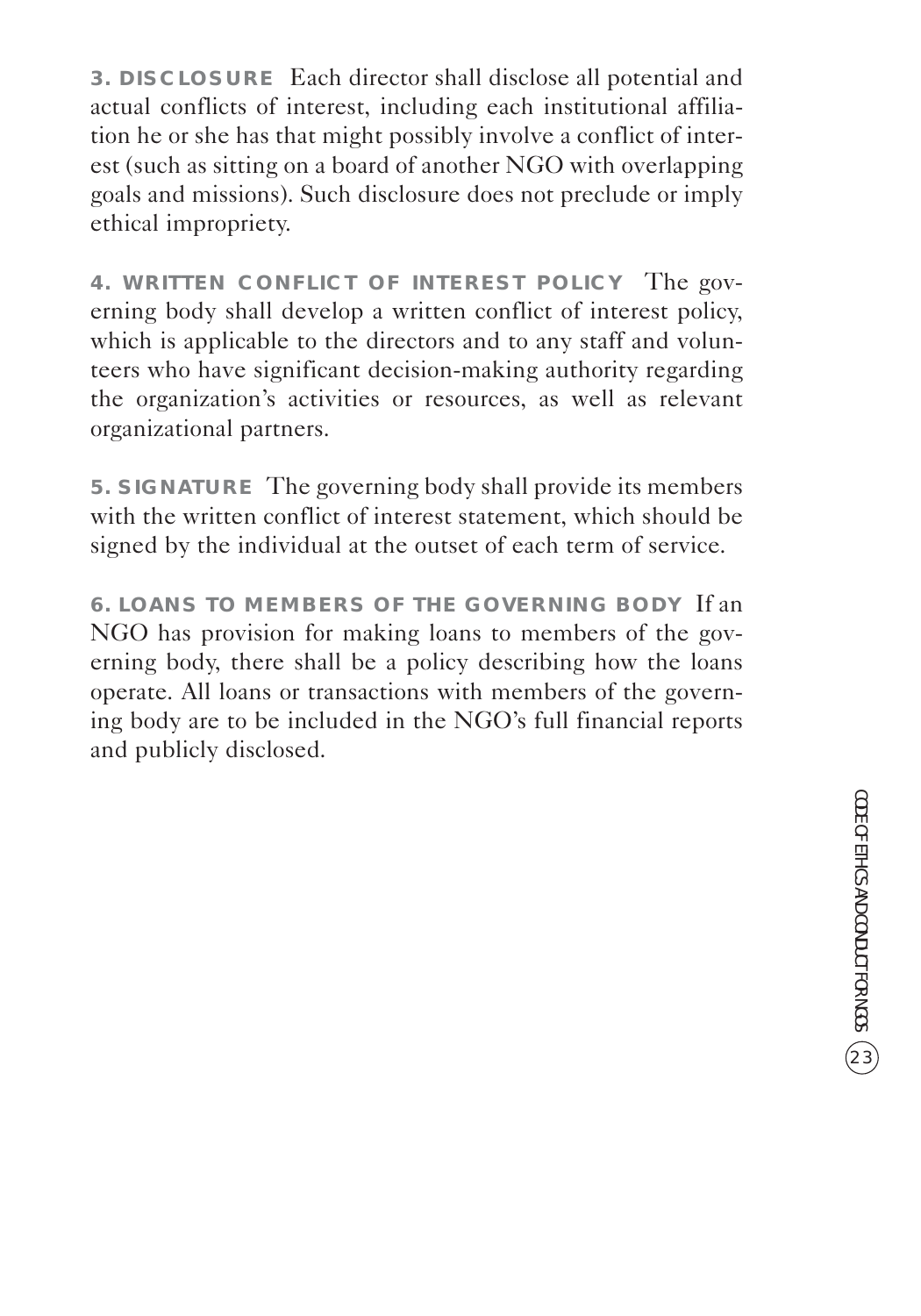### HUMANRESOURCES V.

*A committed, capable and responsible staff is vital for the success of an NGO. The foundation for this is effective human resource policies. For most NGOs, these should address both paid employees and unpaid volunteers, given the use of volunteers in many roles, including in management and as individuals rendering program and support services. An NGO should seek qualified staff, offer them proper training and supervision, treat them with fairness and equity, and provide them with avenues for individual growth and development. On the other hand, the NGO should expect employees and volunteers to maintain the highest standards of professional and personal conduct, use information and resources responsibly, and avoid conflicts of interest.* 

#### **A.** Responsibilities of the NGO

**1. CAPABLE AND RESPONSIBLE STAFF** The organization shall seek capable and responsible employees and volunteers (collectively, "staff"), who are committed to the mission of the organization.

**2. TRAINING AND WORKING CONDITIONS** The organization shall provide proper training and orientation for new staff, and provide them with suitable working conditions.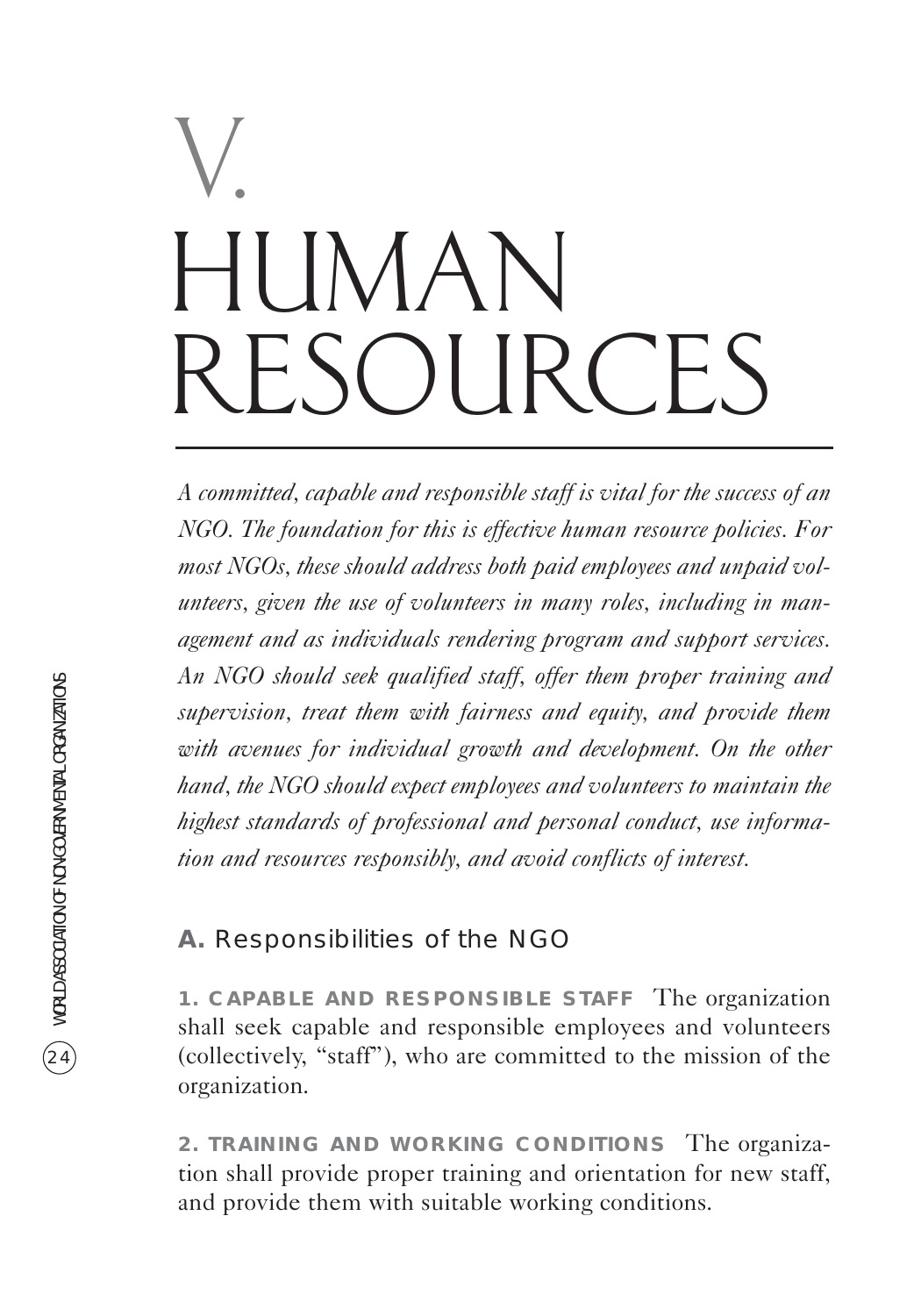**3. WRITTEN HUMAN RESOURCE POLICIES** If the organization has ten or more staff, it is to have written human resource policies (or an employment manual) for its staff, including basic aspects of employment (benefits, vacation days, sick leave, etc.), and other fundamental policies such as confidentiality of information, computer policies (use of computer resources for personal work, ownership of computer resources), drug and alcohol policy, conflict of interest, and grievance procedures. If the organization has fewer than ten staff, it is encouraged to have written human resource policies for its staff.

**4. STAFF GROWTH AND DEVELOPMENT** The organization shall provide opportunities for individual growth and staff development, and foster an atmosphere whereby supervisors encourage personal growth of staff.

**5. FAIRNESS AND RIGHTS** All staff shall be treated with fairness and equity, and as individuals with rights to be honored and defended. Their rights to freedom of association, conscience and expression must be respected and protected.

**6. CODE OF ETHICS AND CONDUCT** Each staff member shall be provided with the NGO's code of ethics and/or conduct and any written human resource policies.

**7. COMMUNICATION OF SERIOUS CONCERNS** Key staff shall be enabled to communicate serious concerns to a member of the governing board or officer.

**8. STANDARDS AND RESPONSIBILITY** Staff shall be encouraged and guided in maintaining the highest standards of professional and personal conduct, and in taking personal and professional responsibility for their actions and decisions.

**9. CONFIDENTIALITY** Guidance shall be provided staff with access to official documentation or information regarding maintenance of the integrity, confidentiality, and privacy of such information to protect any individual concerned.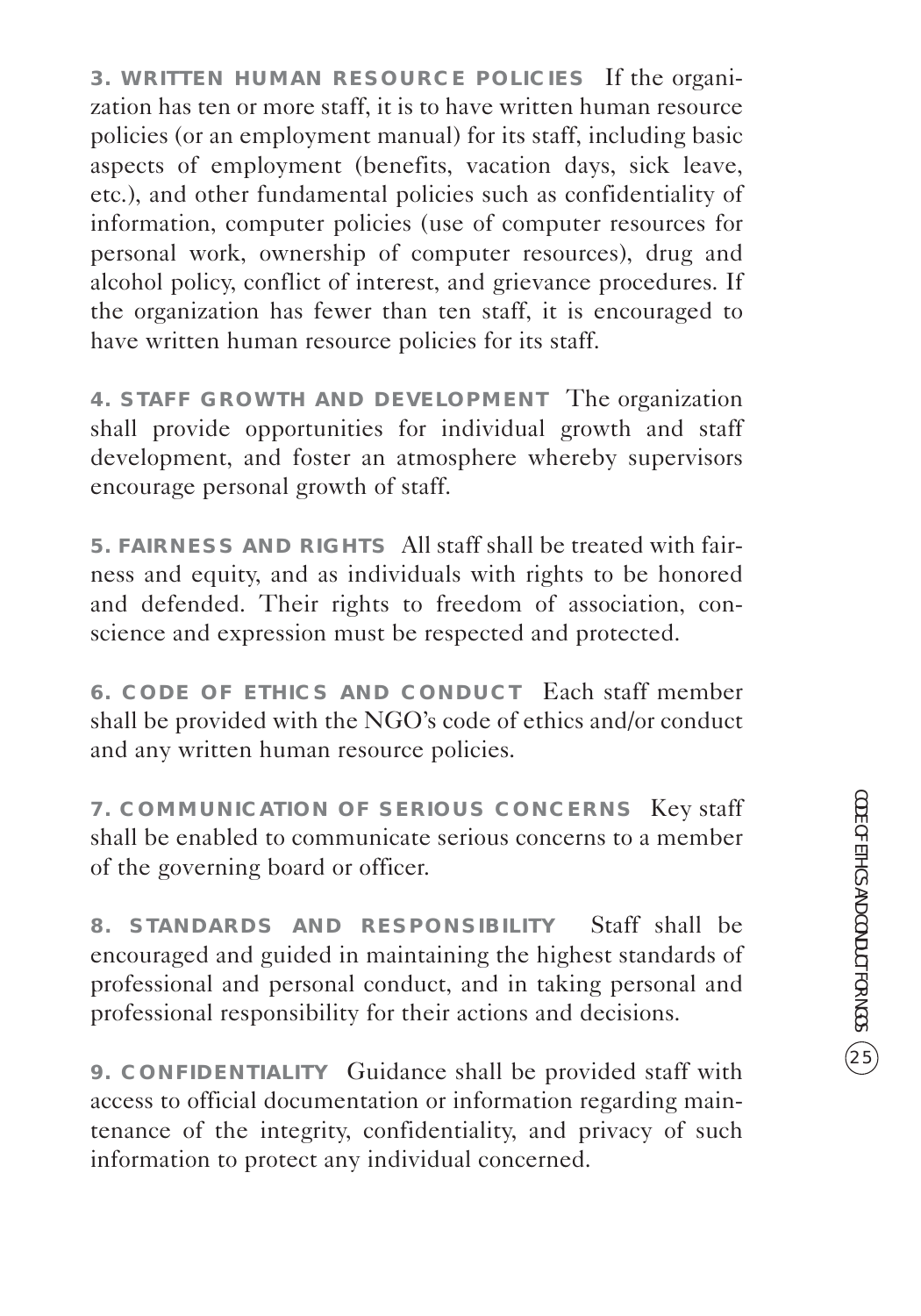#### **B.** Conflicts of Interest

**1. WRITTEN POLICY** The governing body shall provide staff who have decision-making power a written statement of how they shall handle potential conflicts of interest. Ideally, this statement will be signed by each individual at the time of their beginning service with the NGO and periodically thereafter.

**2. DISCLOSURE** Each officer shall disclose each institutional affiliation that he or she has that might possibly involve a conflict of interest.

**3. GIFTS** The NGO shall establish a policy regarding gifts to staff members, such as requiring that staff refuse all significant gifts connected with their position, or turn them over to the organization.

**4. USING POSITION FOR PERSONAL BENEFIT** Staff members shall refrain from using their official position, either regular or volunteer, to secure special privilege, gain or benefit for themselves.

**5. LOANS** If the organization has provision for making loans to staff, there is to be a policy describing how the loans operate and all loans shall be disclosed to the governing body.

**6. BEST INTERESTS OF THE NGO** Employees and staff should put organizational goals before personal goals, putting the best interests of the entire program ahead of individual desires.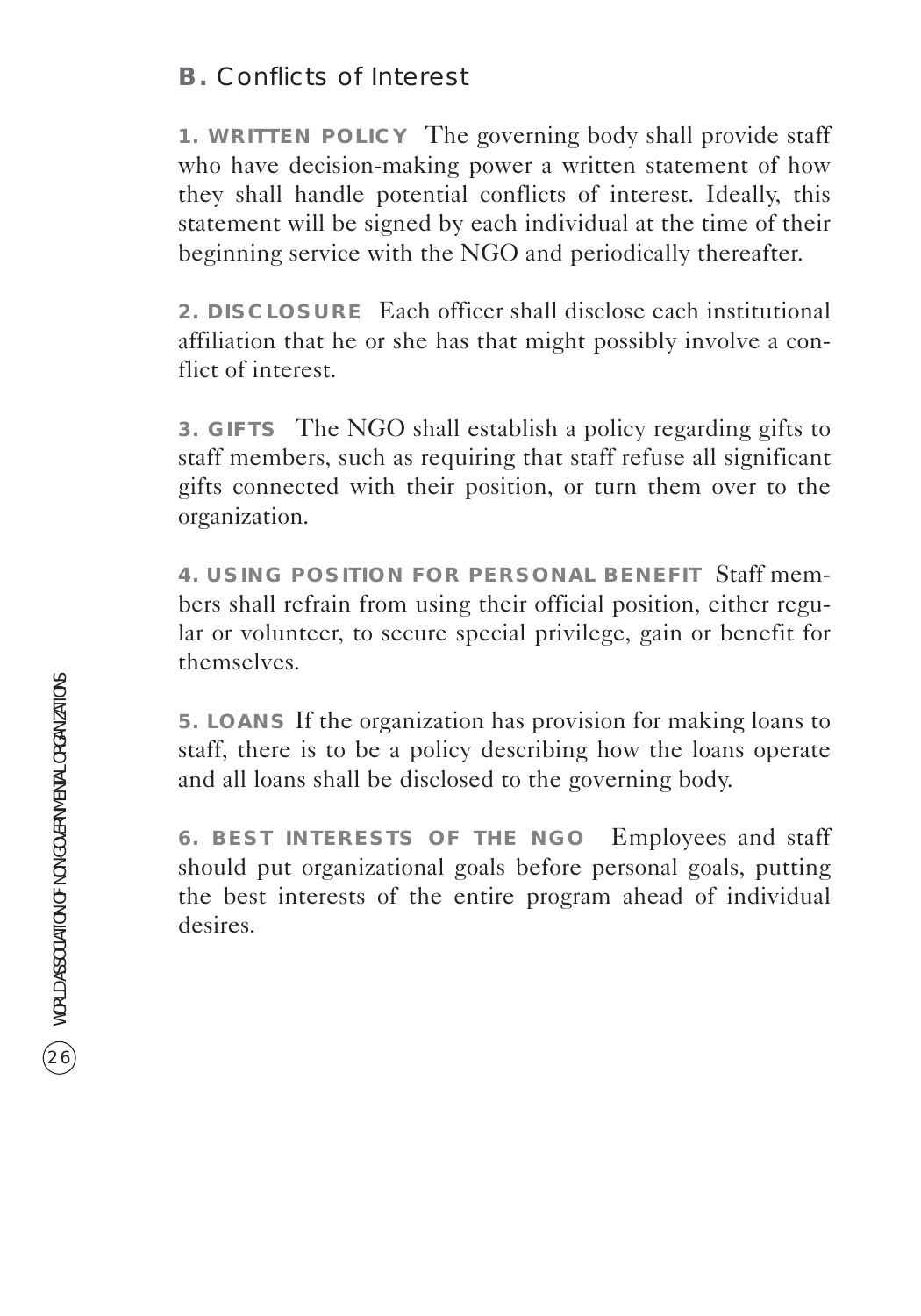## PUBLIC TRUST VI.

*Trust is the lifeblood of an NGO - trust by the public, trust by the media, trust by the government, trust by corporations, trust by donors, trust by other NGOs, trust by beneficiaries, and trust by its employees and those who volunteer their time. To develop and maintain trust, each NGO should exhibit genuine public accountability and transparency, and should be honest in the information that it makes available to the public.*

#### **A.** Public information on the NGO

**1. ACCURACY AND TIMELINESS** Information provided about the organization to donors, members, clients, staff, and the general public shall be accurate and timely.

**2. ANNUAL REPORT** At least annually, the organization shall prepare and make available to the public information on its programs and services, and provide public access to appropriate records of those programs and services.

**3. FINANCIAL INFORMATION** The NGO annually shall prepare and make available to the public basic financial information on the organization, including the source of its funding; the use of those funds; the percentage of the funds used for service and programs, administration activities, and fundraising; and any compensation provided to the governing body. The NGO shall also provide public access to appropriate financial records.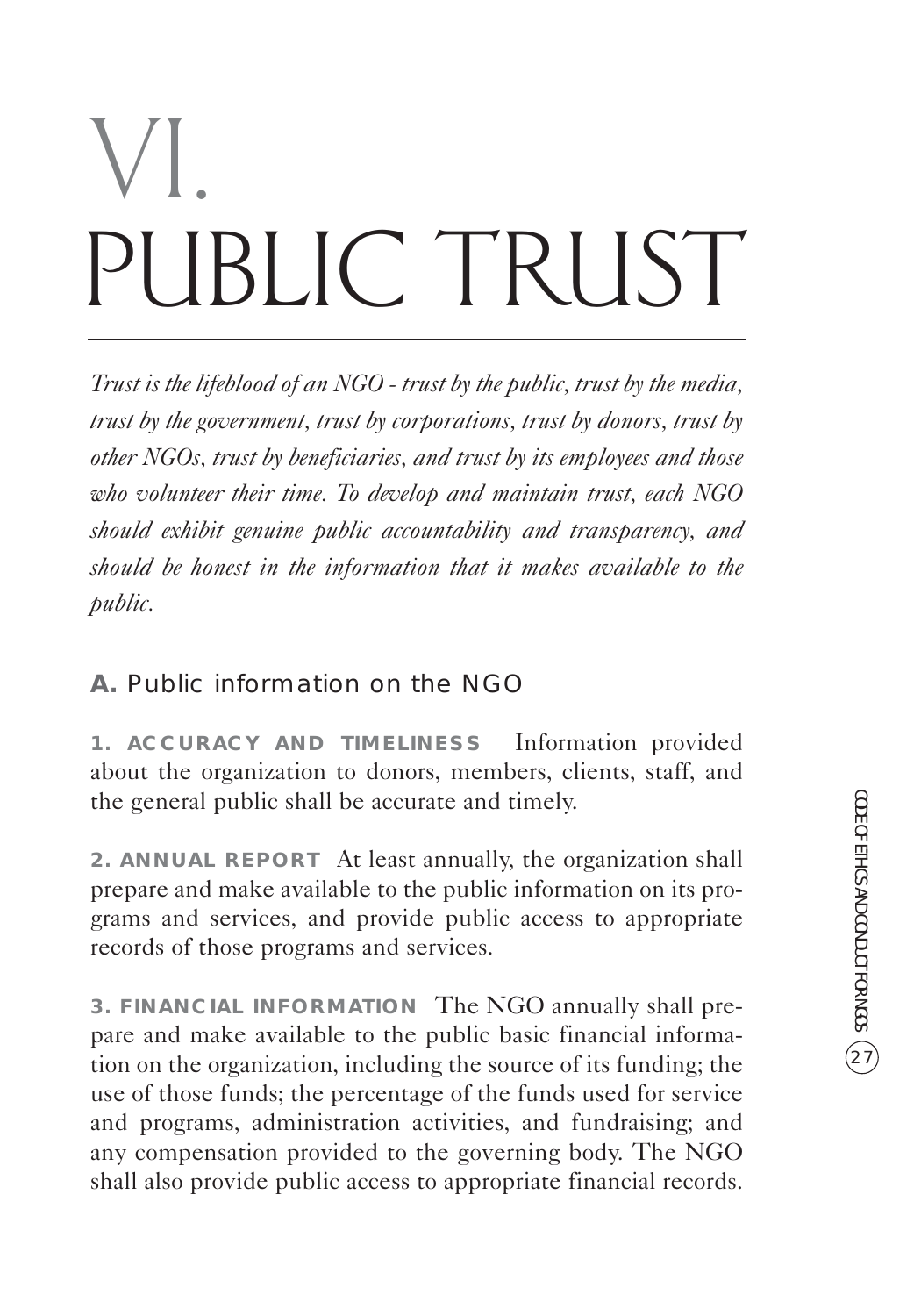**4. LISTING OF GOVERNING BODY AND OFFICERS** The organization shall make available the names of its governing body and management staff, publicize any changes in its governing board, and provide access to appropriate minutes of meetings of its governing board.

**5. PARTNERSHIPS** The organization shall make available, in a timely and accurate manner, information on any partnerships or other joint ventures into which it has entered.

**6. CONFIDENTIALITY** The organization shall maintain the confidentiality of personal information on staff, clients and others, unless the individuals waive this right, or disclosure is required by law.

**7. COMPARISON** The organization shall describe itself in terms of its own merits, not in depreciation of other NGOs. Communications regarding another NGO shall not be made with the purpose of creating a self-benefit at the expense of the other.

**8. COMMUNICATIONS CHANNEL** The organization shall provide a communication channel for the public should they wish to make inquiries regarding the NGO and its activities.

**9. DISCLOSURE** The NGO shall assign at least one person to assure that the organization is complying with national and local laws regarding disclosure of information to the public.

#### **B.** Public advocacy

**1. ACCURACY AND IN CONTEXT** Information that the organization chooses to disseminate to the media, policy makers or the public must be accurate and presented with proper context. This includes information presented by the NGO with respect to any legislation, policy, individual, organization, or project it opposes, supports, or is discussing. Forward-looking projections are to be presented clearly as such, and not as fact.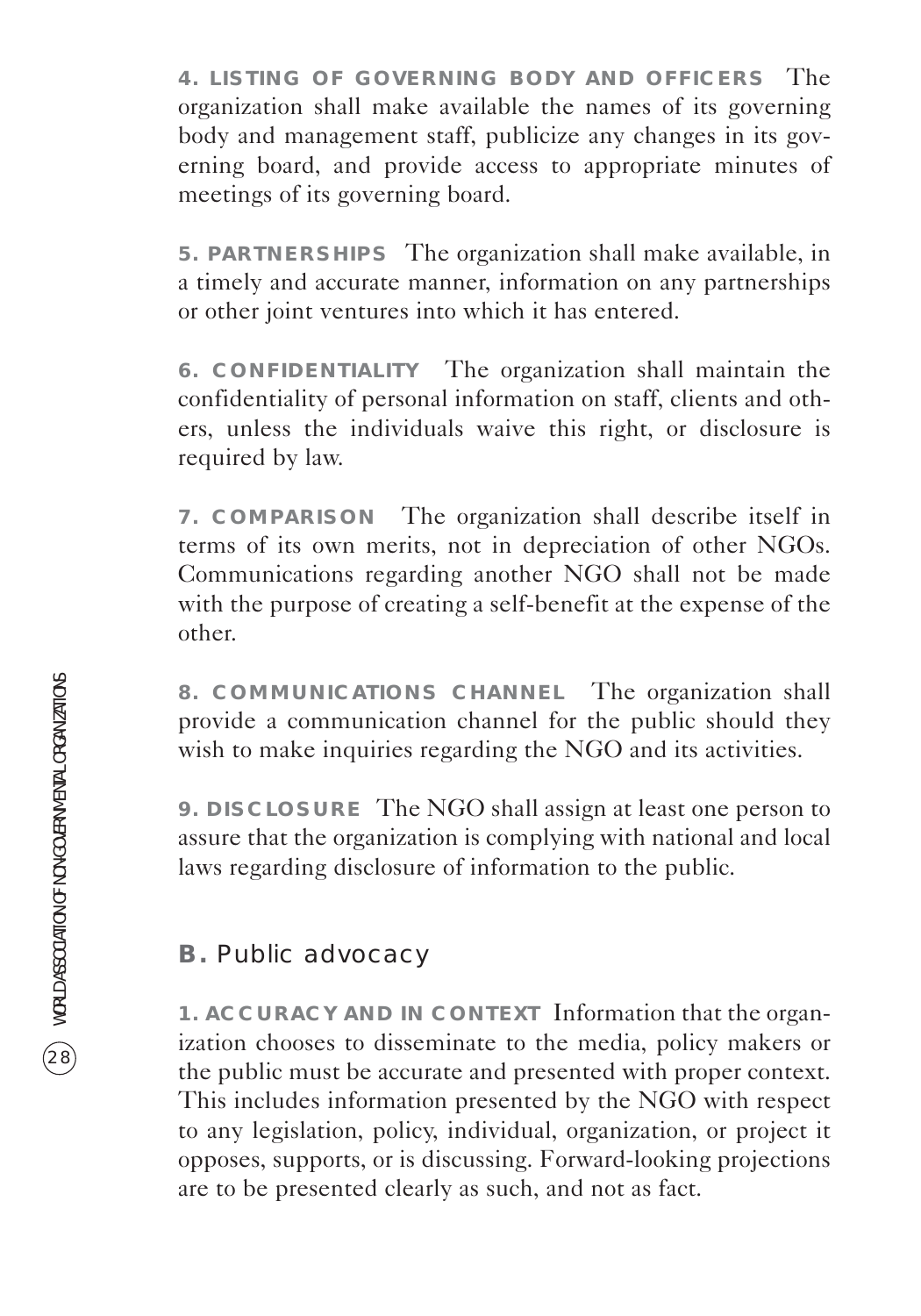**2. VERBAL AND WRITTEN STATEMENTS** The organization shall have clear guidelines and approval processes for the issuing of verbal and written statements.

**3. DISCLOSURE OF BIAS** The organization shall present information in a fair and unbiased manner. Where a possible bias is unavoidable or inherent, it is to be disclosed.

**4. AUTHORITY FOR STATEMENTS** An NGO's statements must reflect its actual authority. A membership NGO may be able to represent its membership, if such a role is provided in its organizing document and the views of the membership are determined by proper means. A public benefit NGO shall not improperly assume the authority of the community it serves.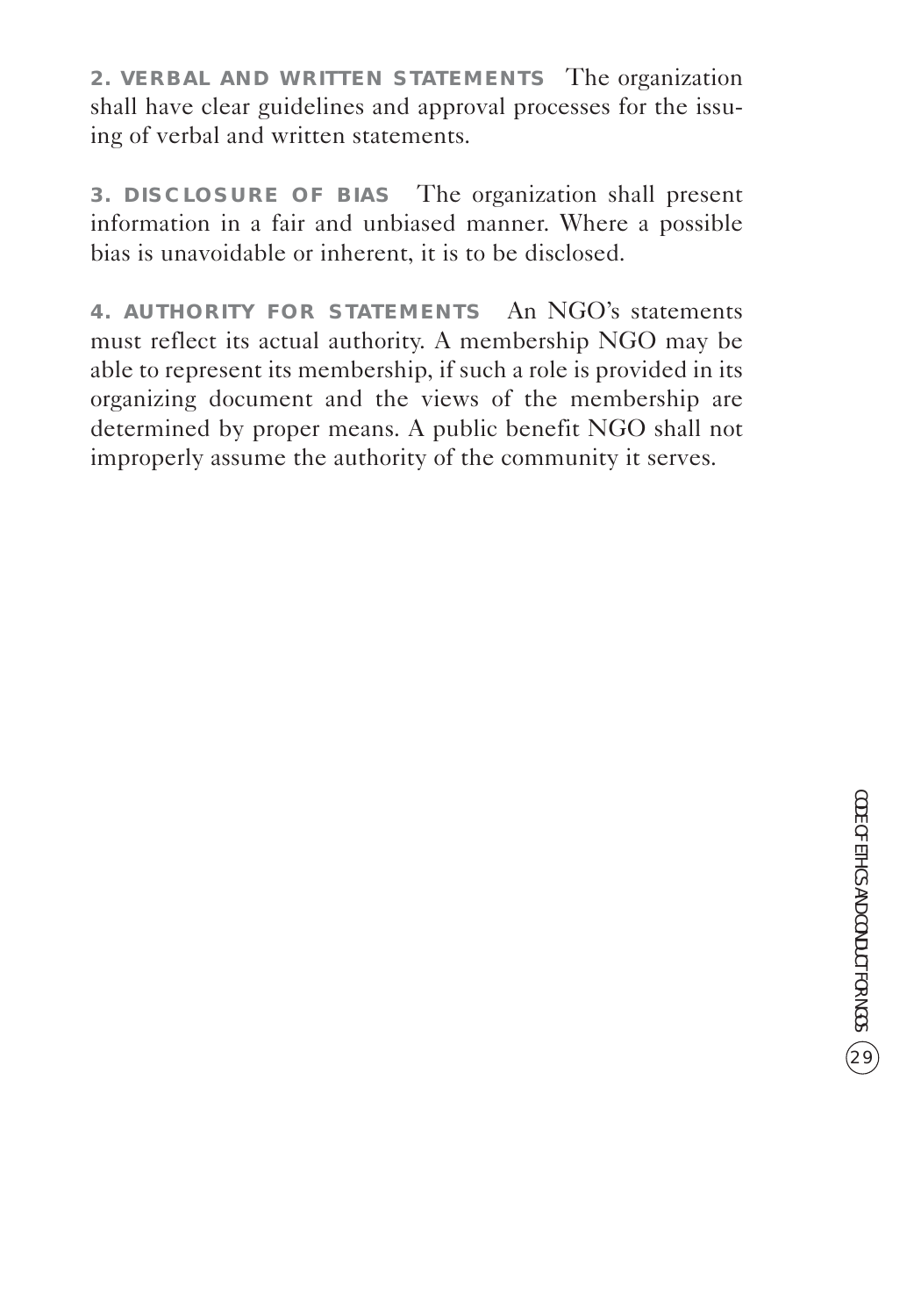### FINANCIAL & LEGALVII.

*NGOs should have proper financial and legal procedures and safeguards in place, not only to stay within the law, but also as a measure of the organization's health and to assure donors, members, and the general public that investments in the organization are safe and being correctly used. NGOs should employ sound internal financial procedures, maintain financial records carefully, and make financial statements available to the public. They should also have their financial records reviewed periodically by a qualified examiner who can certify that the organization is operating legally and according to generally accepted accounting practices. NGOs must be diligent that they are complying with applicable federal, state and local laws.*

#### **A.** Financial Transparency and Accountability

**1. FISCAL RESPONSIBILITY** Members of the governing body hold ultimate fiscal responsibility for their organization and are to understand the organization's financial statements and reporting requirements.

**2. ANNUAL BUDGET** The organization's annual budget is to be approved by the governing body, and is to outline projected expenses for program activities, fundraising, and administration. The NGO is to operate in accordance with that budget.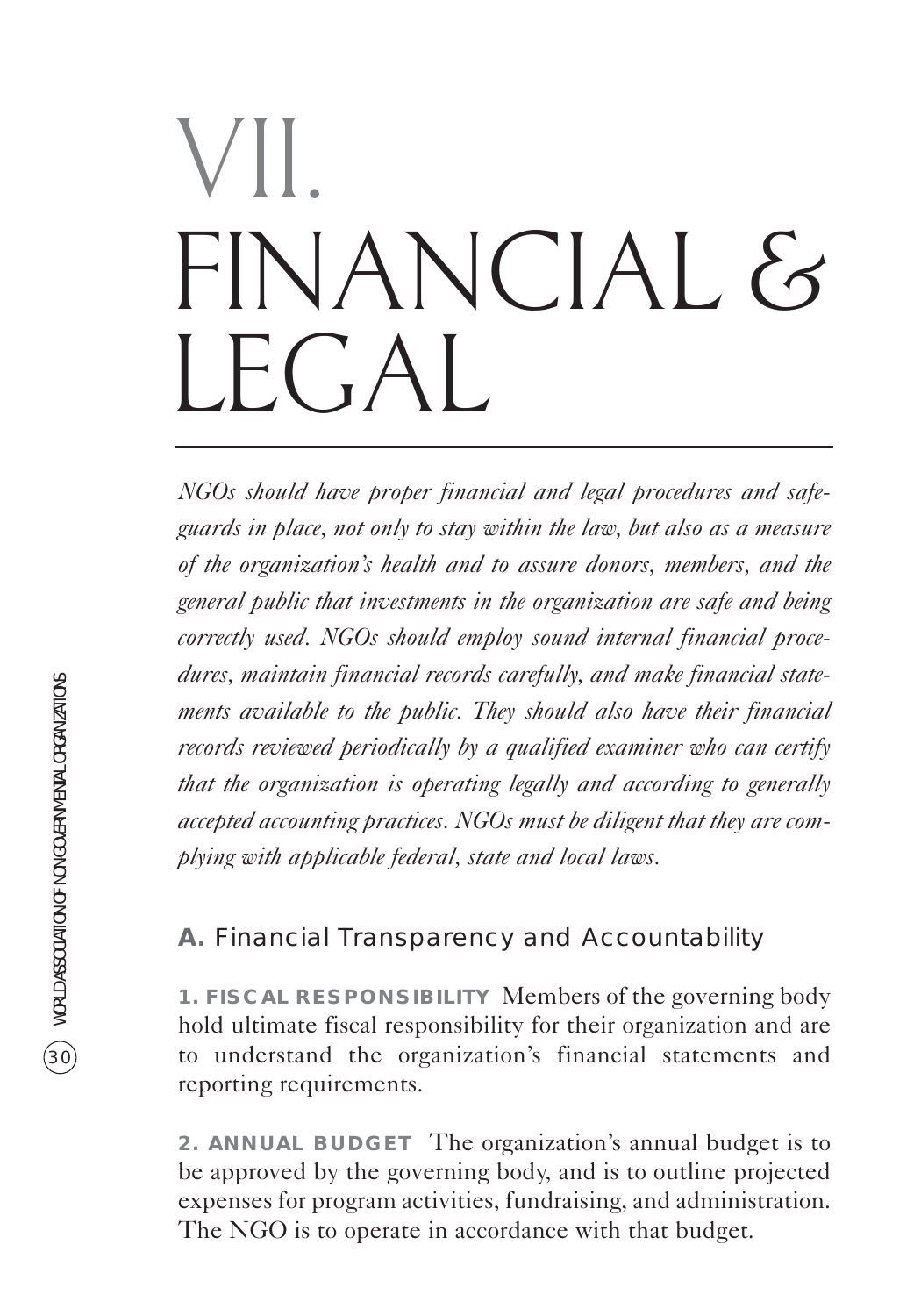**3. INTERNAL FINANCIAL STATEMENTS** Internal financial statements shall be prepared regularly and provided to the governing body. Any and all significant variations between budgeted expenses and actual expenditures, and between budgeted revenues and actual revenues, are to be identified and explained to the governing body.

**4. FINANCIAL POLICIES** The NGO shall have established financial policies, suitable for the size of the organization, regarding the receiving and disbursement of financial resources, investment of assets, purchasing practices, internal control procedures (such as policies for signing checks), and so forth.

**5. INTERNAL CONTROL PROCEDURES** The organization's internal control procedures shall have a safeguard against a person having the power to issue a check to himself or herself, such as requiring an additional signature. The organization's internal control procedures shall have a safeguard against one person being able to issue a check over a certain amount (such as two signatures being needed over \$5,000) and shall have restrictions on checks made out to cash.

**6. AUDIT** If the organization has substantial annual revenue, the accuracy of the financial reports shall be subject to audit by an independent, qualified accountant. NGOs with small gross incomes are to have a review by a qualified accountant. For NGOs with very small revenues, an internally produced, complete financial statement may suffice.

**7. PROFESSIONAL STANDARDS** The organization shall adhere to professional standards of accountancy and audit procedures as stipulated by the law in its nation, and fulfill all financial and reporting requirements.

#### **B.** Legal Compliance

**1. LAWS AND REGULATIONS** The organization's activities, governance, and other matters shall conform to the laws and regulations of its nation and locality. (An NGO may seek to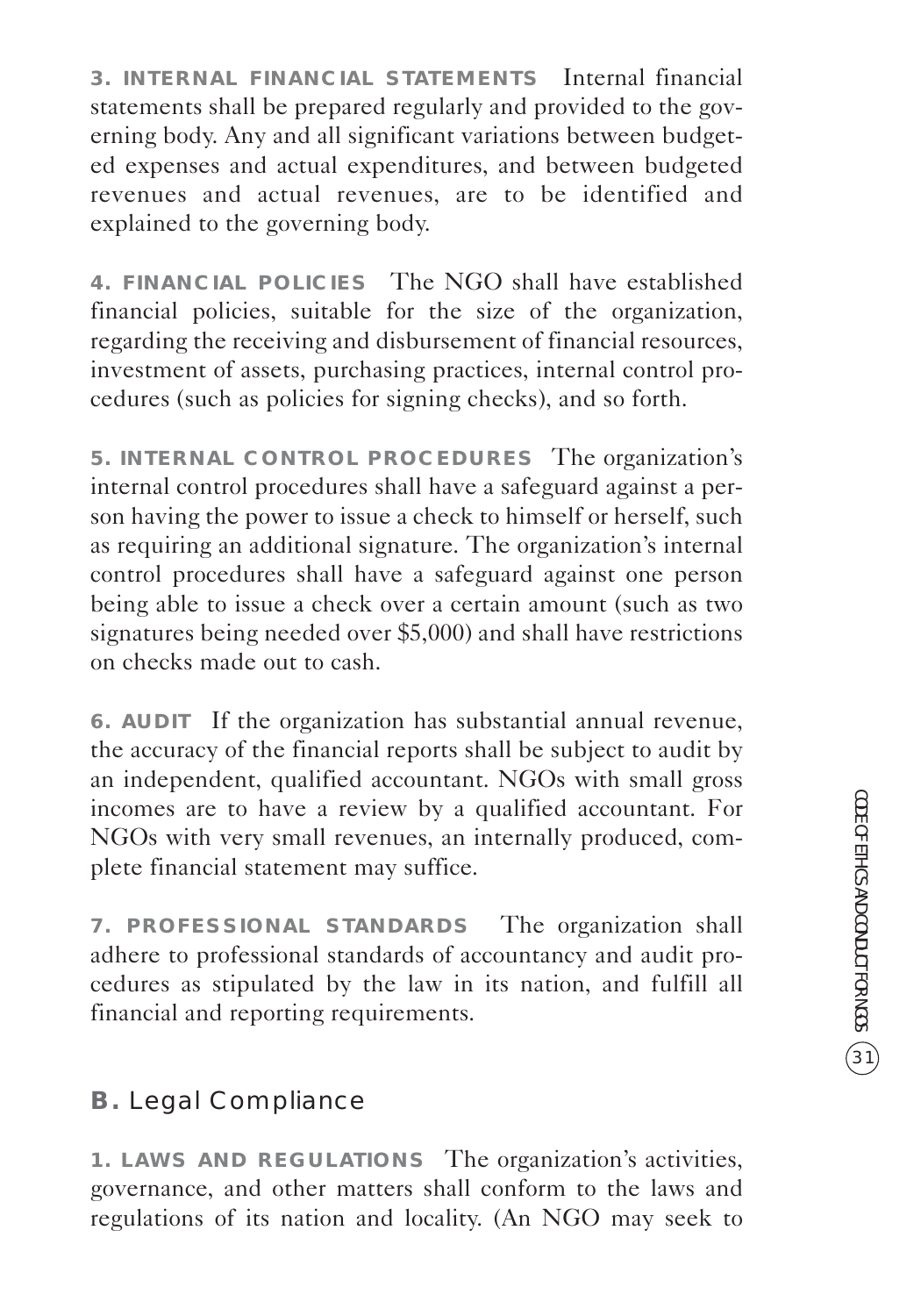change those laws and regulations, if such activity is consistent with its mission.)

**2. ATTORNEY REVIEW** The organization shall obtain attorney review of the organizing documents of the NGO to make sure that they are in compliance with existing laws and regulations, and shall make recourse to attorney services as appropriate to ensure continued legal compliance.

**3. LIABILITY INSURANCE** The organization should consider having liability insurance, if available and applicable.

**4. INTERNAL REVIEW** The organization periodically shall conduct an internal review regarding compliance of the organization with current laws and regulations and summaries of this review should be presented to members of the governing body.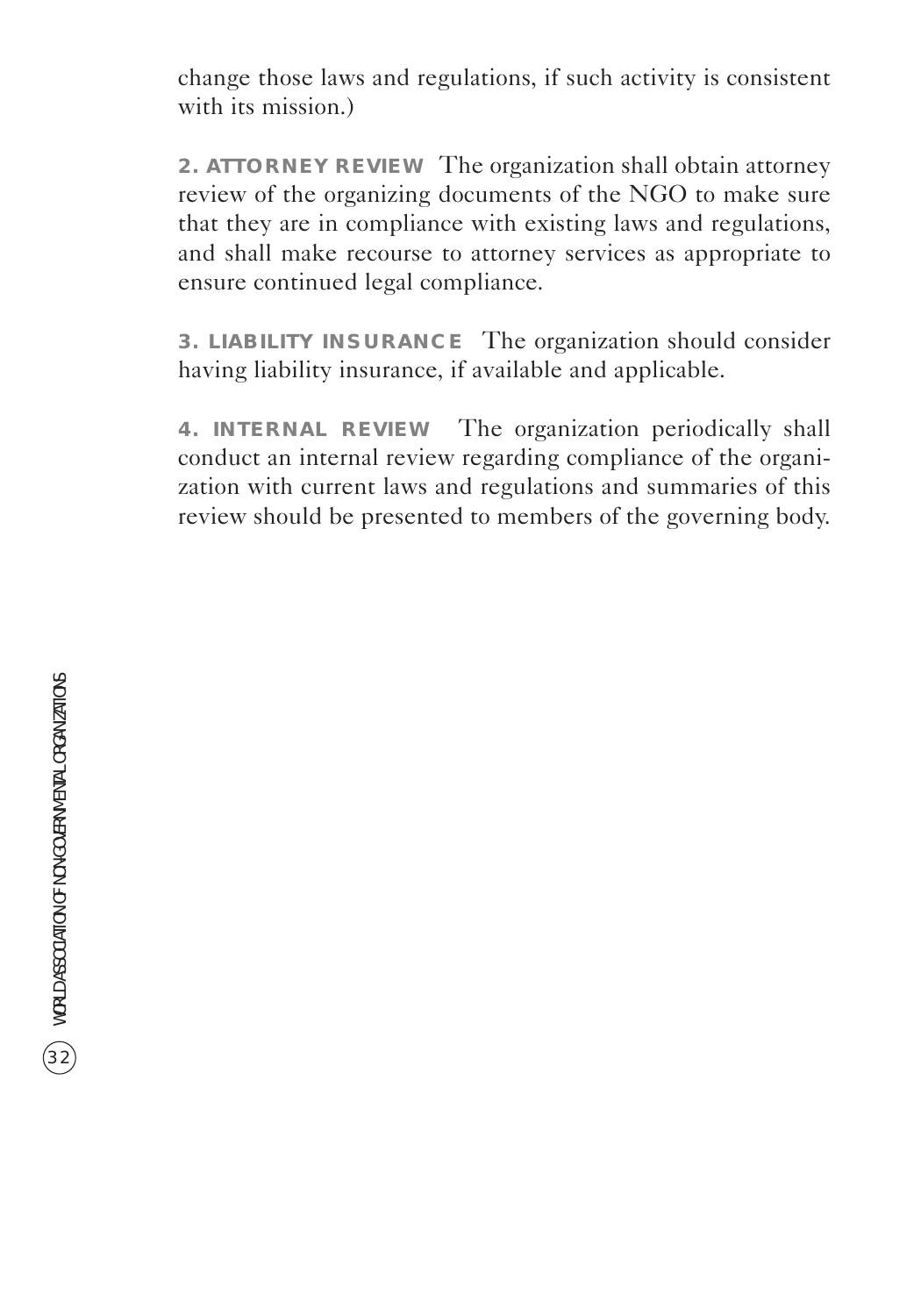### FUNDRAISINGVIII.

*In order to fund their operational and program costs and reach their objectives, most NGOs raise funds from outside their organization, via seeking voluntary financial support from foundations, corporations, individual donors, and government agencies. However, such financial support is not simply the movement of money from these sources to the NGO. It is a two-way street, involving value for and obligations to the donor. As a recipient of such funds, it is important that the NGO be open and transparent, be accountable to the donor, use the funds responsibly and according to the intent of the donor, and allow the funding individuals and organizations to be able to have insight into the project at all times. It is important that the fundraising activity also be consistent with the mission of the NGO.*

#### **A.** General Fundraising Principles

**1. GOVERNING BODY** The governing body should be very active in the fundraising effort, including being active in solicitations and in making individual contributions.

**2. CONSISTENCY WITH MISSION** The organization shall only accept funding that is consistent with its mission, does not compromise its core principles, and does not restrict its ability to address relevant issues freely, thoroughly, and objectively.

**3. TRUTHFUL** The organization must be truthful in all matters relating to the raising of funds and their use.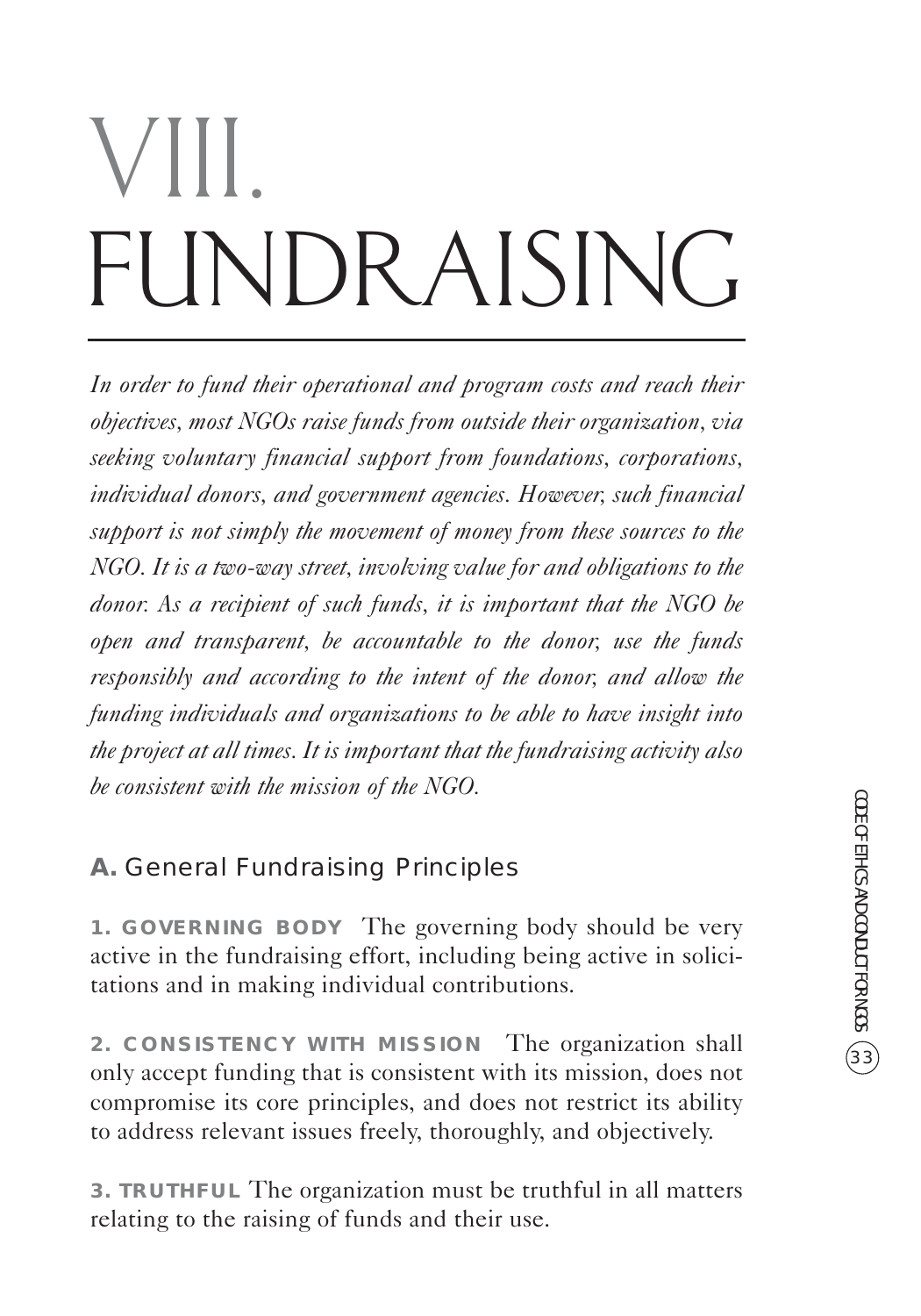**4. MISSION PRIORITY** Programs shall be designed to meet the mission of the NGO and never designed simply to meet the needs of a funding source.

**5. UNETHICAL ACTIONS** The organization must not tolerate any unethical activities such as double funding for one project, diversion of dedicated funds to uses other than the project for which funds were approved, or overstatement of achievements.

#### **B.** Solicitations

**1. SOLICITATION MATERIALS** The organization shall be careful to ensure that all solicitation and promotional materials are accurate, and that they clearly and truthfully present the NGO, its mission, and its programs. All solicitations are to correctly reflect the NGO's planned use of the solicited funds, and fundraising solicitations shall only make claims that the organization can fulfill. There shall not be any exaggerations of fact or material omissions, nor any communication or images that would create a false or misleading impression.

**2. TAX BENEFITS** The organization shall ensure that donors receive informed, accurate, and ethical information regarding the tax implications of potential gifts.

**3. FUNDRAISING PRINCIPLES** Fundraising shall be for the purpose of the NGO's mission, and free of coercion, improper motive, inappropriate conduct, unreasonable reward, or personal inurement.

**4. EXCESS FUNDS** When funding for a particular purpose is invited from the public, there shall be a plan for handling any excess funds, and, where appropriate, the appeal should include information on how any excess funds will be used.

**5. COMPENSATION TO FUNDRAISERS** The organization shall not provide compensation to fundraisers that is based on a percentage of charitable contributions raised or expected to be raised, nor should it provide a finder's fee. Percentage-based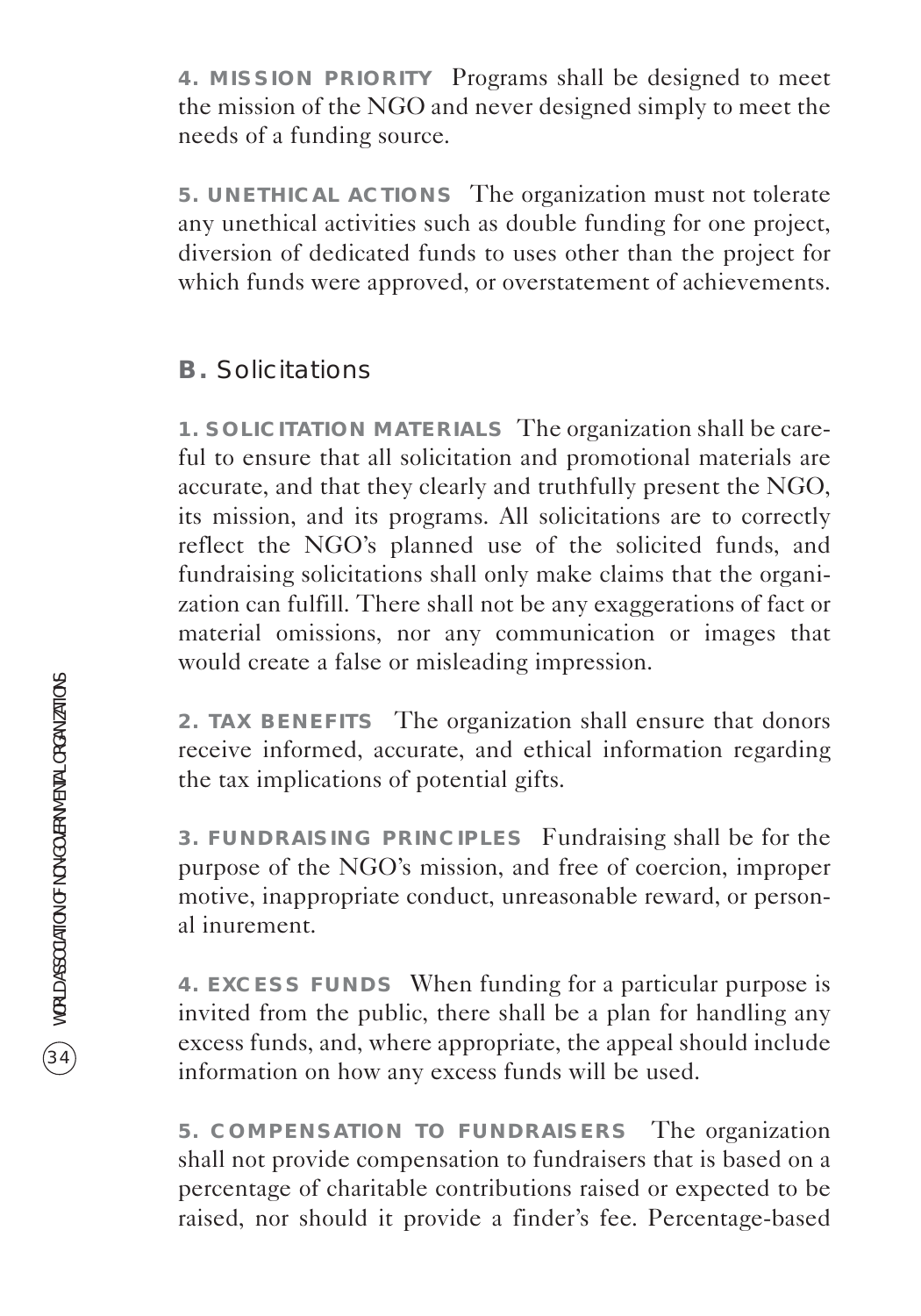compensation can be an impediment to keeping the donor's and NGO's best interests primary, and may foster unethical behavior or inappropriate conduct on the part of the fundraiser. It likewise can be a hindrance toward maintaining a volunteer spirit and keeping the mission of the NGO at the forefront, and may offer reward without merit in the case of a large donation that may be the product of many individuals. The organization may provide compensation based on skill, effort and time expended, and performance-based compensation, such as bonuses, provided such bonuses are in according with prevailing practices of the NGO and not based on a percentage of charitable contributions raised.

**6. SALES PROMOTIONS** Fundraising promotions involving the sale of products or services shall indicate the duration of the campaign, and the actual or anticipated portion of the purchase price that will benefit the NGO or program.

**7. PERCENTAGE OF FUNDRAISING COSTS** The costs involved in fundraising shall be reasonable relative to the revenue generated. Over the course of a number of years, the NGO's average expenditure on fundraising activities should be one-third or less of the amount of revenue generated from these activities, and ideally fundraising costs should be less than 25% of fundraising income. An organization that does not meet this ceiling of 33 1/3% (fundraising costs/fundraising revenue) over a five-year period should demonstrate that it is progressing toward this goal or explain why its fundraising costs are reasonable (such as the higher fundraising costs of a newly-created organization, or unique donor, social or political factors).

**8. INFORMATION ON SOLICITORS** The NGO shall have policies in place to protect the donor's right to be informed whether the solicitors are paid staff, volunteers, or agents of the NGO.

#### **C.** Use of Funds

**1. USE OF CONTRIBUTIONS** The organization shall ensure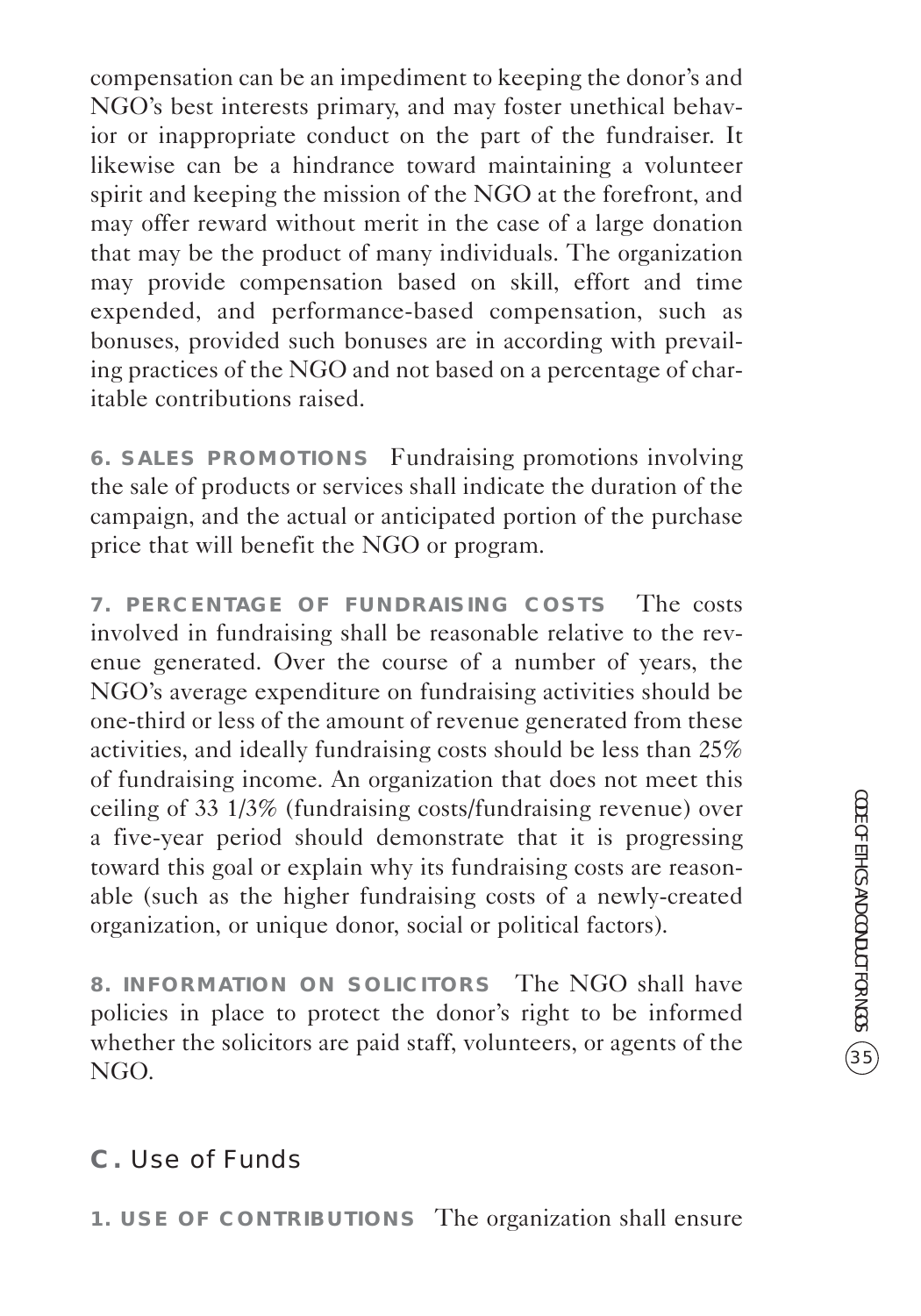that contributions are used as promised or implied in fundraising appeals or for the purposes intended by the donors.

**2. GRANT COMMITMENT** When the organization accepts a grant, it is entering into a contract to carry out the program activities in an agreed-upon manner, and has an ethical and legal responsibility to honor that commitment.

**3. DONOR CONSENT FOR CHANGES** The organization may alter the conditions of a gift or grant only by obtaining explicit consent by the donor.

**4. EFFICIENT AND EFFECTIVE USE** The organization shall ensure efficient and effective use of grants and charitable contributions.

#### **D.** Accountability

**1. TRACKING EXPENDITURES** The organization shall set up an organized system to track grant expenditures.

**2. TIMELY REPORTS** The organization shall produce timely reports on the use and management of funds.

**3. FINANCIAL STATEMENTS** Financial statements regarding donations shall be available upon request by the donor and interested parties.

#### **E.** Relationship with Donor

**1. DONOR RELATIONSHIP** The directors, management, staff and volunteers of the organization shall not exploit any relationship with a donor or prospective donor for personal benefit or the benefit of any relative, friend, associate, colleague, and so forth.

**2. CONFIDENTIALITY** Privileged or confidential information regarding the donor or donation must not be disclosed to unau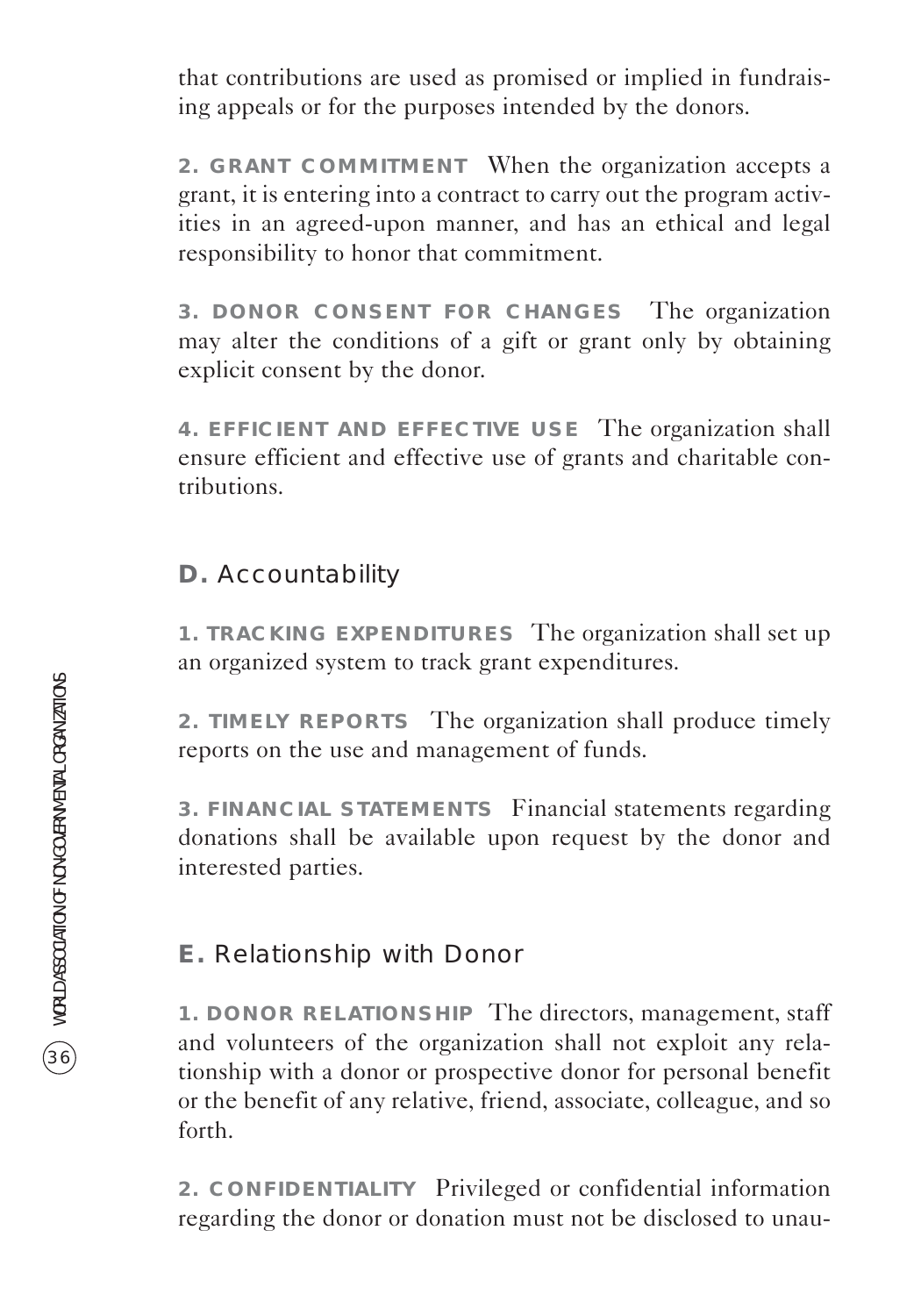thorized parties.

**3. DONOR PRIVACY** A donor's privacy shall be respected and an NGO must safeguard any confidential information regarding the donor or the gift. Donors are to have the opportunity to remain anonymous, and to not have their names added to any lists that are sold, rented or given to others, unless the donor has had an opportunity to approve such lists or have their names removed.

**4. PRIVACY POLICY** The organization shall have a clear and easily accessible privacy policy that informs the public what information is being collected on individuals and donors and how that information will be used, how to contact the organization to review personal information collected and to request corrections, how to inform the NGO that the individual does not wish his or her personal information to be shared outside the NGO, and what security measures are in place to protect personal information.

**5. UNETHICAL SOLICITATIONS** The NGO or its agents must not use excessive pressure, coercion, undue influence or other unethical means in their solicitations.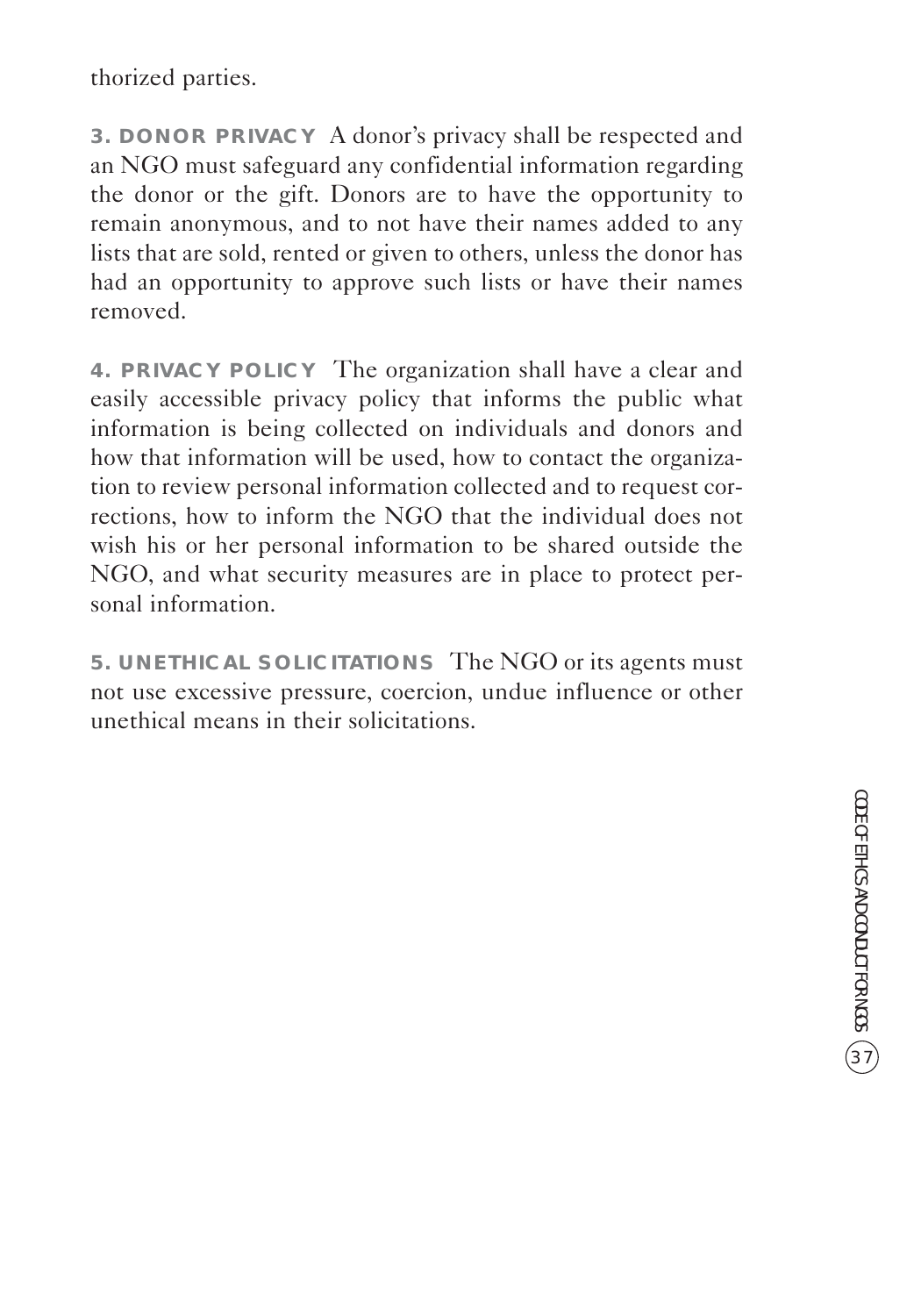### PARTNERSHIPS, COLLABORATION& NETWORKING $\mathsf{I} \times$

*When appropriate, NGOs may find that cooperation with other civil society organizations, government and intergovernmental agencies, and for-profit corporations may be beneficial in advancing their missionrelated objectives. Such collaboration for common good may reduce duplication of services and eliminate using resources for competitive purposes rather than serving constituencies. Collaboration may allow pairing diverse strengths and resources and promote effectiveness in tackling priorities. However, an NGO may enter into such a relationship only if it is consistent with its mission.*

#### **A.** General Principles of Partnerships and Collaboration

**1. MISSION CONSISTENCY** The organization shall collaborate with other entities only if the relationship is consistent with the mission of the NGO.

**2. SHARED VALUES** The organization shall collaborate on the basis of shared values, common ground, and for the good of society.

**3. MUTUAL BENEFIT** The NGO shall collaborate on the basis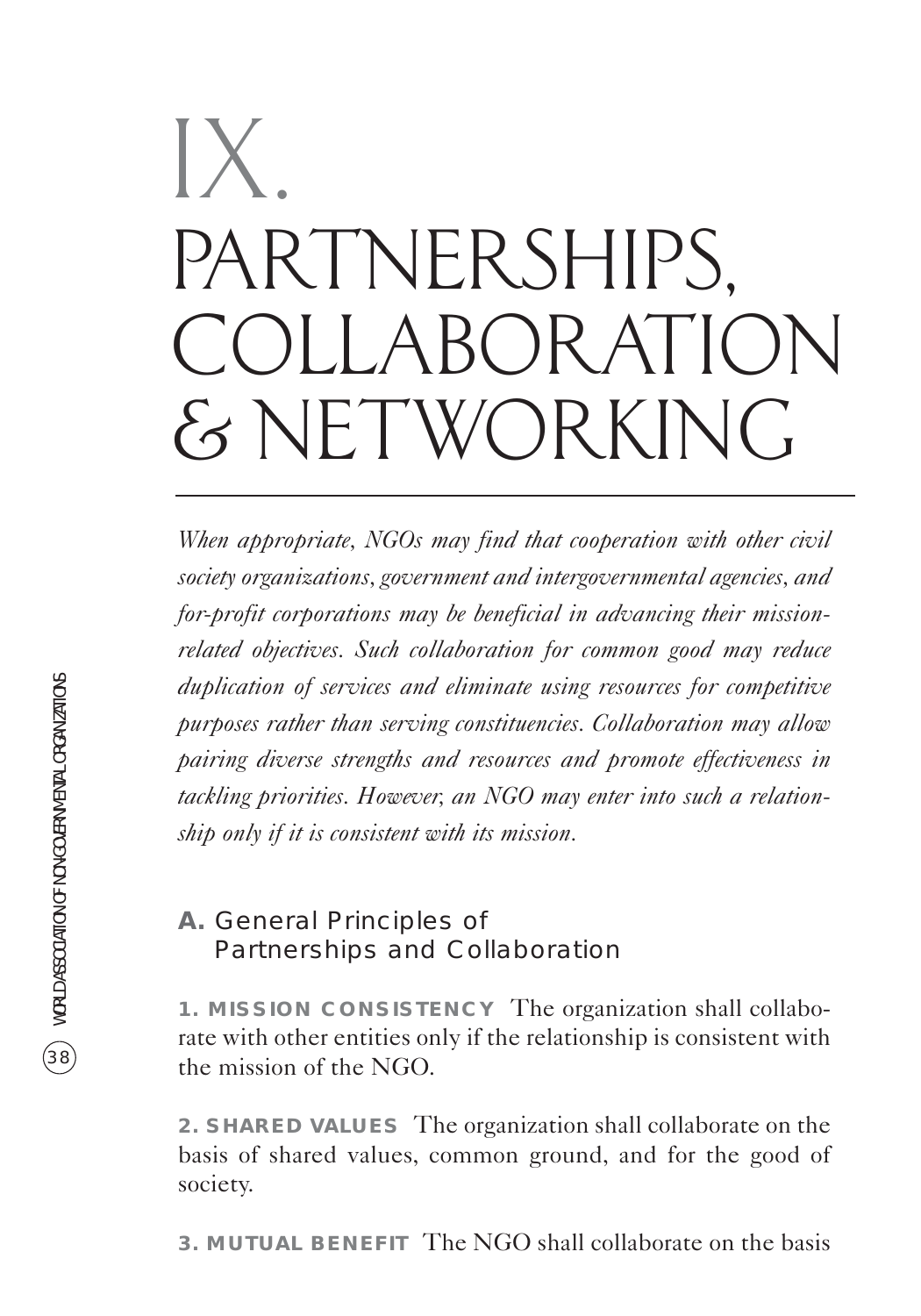of equitable and genuine mutual benefit to each organization.

**4. TRANSPARENCY** NGO collaboration shall allow financial transparency and a two-way flow of information, ideas, and experiences.

**5. ADAPTIVE TO CHANGE** Collaborations are to be adaptive to change. Changes in the relationship are to be developed through cooperation, and not forced by one or the other organization.

#### **B.** Relations With Other NGOs and Civil Society Organizations

**1. COMMON OBJECTIVES** When appropriate, NGOs with overlapping missions, values, and target groups should partner with each other and civil society organizations, when it would be beneficial for the common target groups and for the achievement of common objectives.

**2. COMPETITION AND SERVICE DUPLICATION** NGOs with overlapping missions, values, and target groups should refrain from competing with each other and with other civil society organizations, and should refrain from unnecessary duplication of services and disruption of each other's projects.

**3. INFORMATION SHARING** NGOs with overlapping missions, values and target groups should share relevant project information with other NGOs and civil society organizations, and mutually support each other.

**4. SUPPORT FOR OTHER NGOS** The NGO shall express solidarity with campaigns and actions of other NGOs, and promote the effectiveness and success of other NGOs, when it does not compromise the integrity or values of the NGO.

**5. NETWORKING** The organization shall network with other ethical NGOs as a means for promoting the growth, effectiveness and efficiency of the NGO sector and the ability to advance the public good.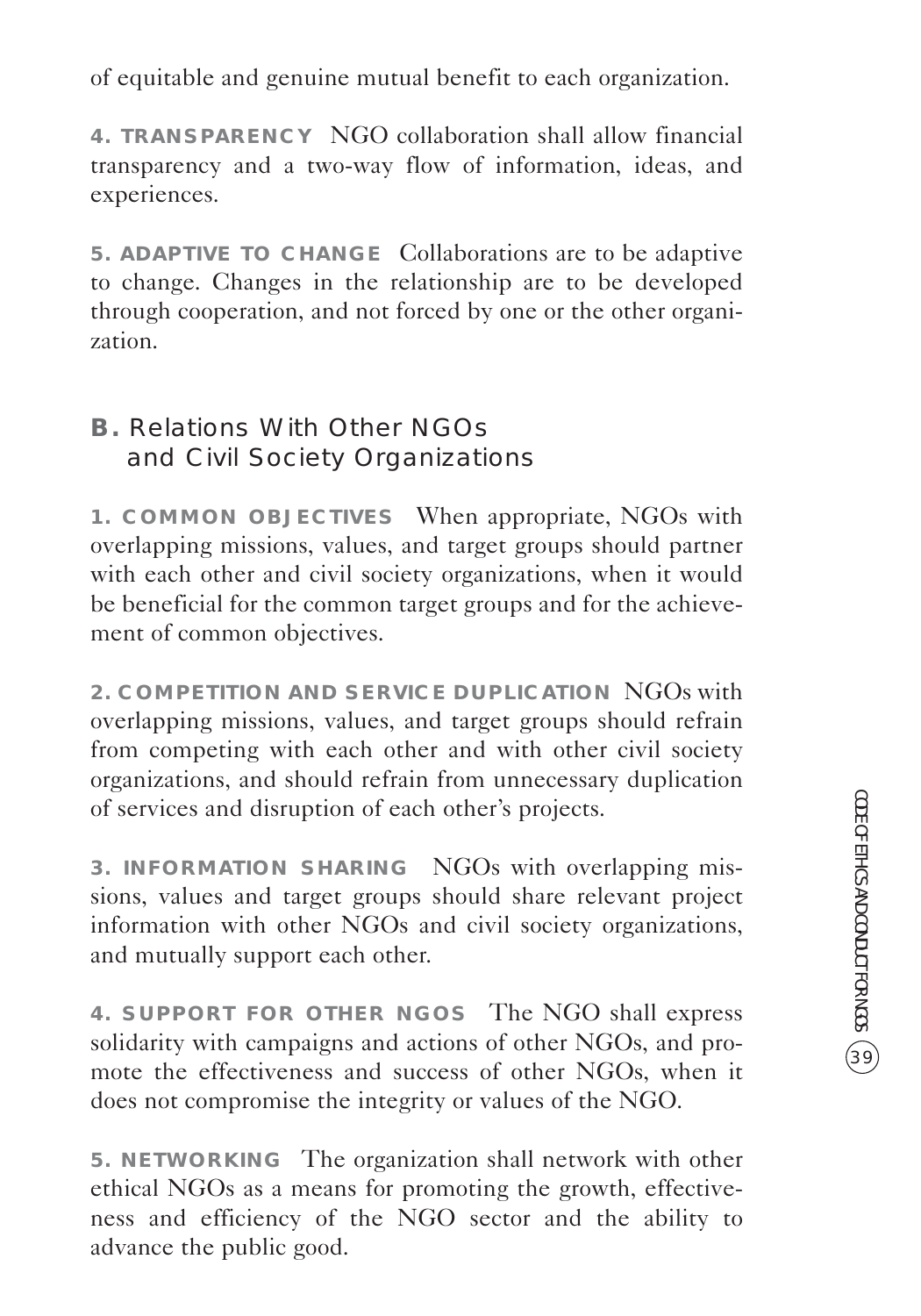#### **C.** Relations with Government Agencies and Intergovernmental Bodies

**1. NGO OBJECTIVES AND INDEPENDENCE** The organization shall enter into a partnership agreement with a government or intergovernmental body only when it is beneficial to achievement of the NGO's objectives and does not compromise the independence or self-control of the organization.

**2. APPROPRIATE AND MUTUALLY BENEFICIAL** The organization shall seek to dialogue and cooperate with government and intergovernmental agencies when such cooperation would be both appropriate and mutually beneficial and could increase the NGO's effectiveness in dealing with issues and priorities in its agenda.

**3. MISSION-LED** The organization shall not enter into a partnership with a governmental or intergovernmental body solely to promote the sustainability or competitive advantage of the NGO independent of achieving its mission objectives.

**4. POLITICAL FAVOR** The organization shall not change its policies or non-partisan nature in order to curry political favor.

#### **D.** Relations with For-Profit Corporations

**1. NGO OBJECTIVES AND INDEPENDENCE** The organization shall enter into collaboration with a for-profit corporation only when it is beneficial to achievement of the NGO's objectives and does not compromise the independence or self-control of the organization.

**2. MISSION-LED** The organization shall not enter into collaboration with a for-profit corporation if motivated by financial reasons that are independent of achieving its mission objectives.

**3. MARKET ADVANTAGE** The organization shall not enter into collaboration with a for-profit corporation if the main motivation of the corporation is to gain a market advantage over competitors.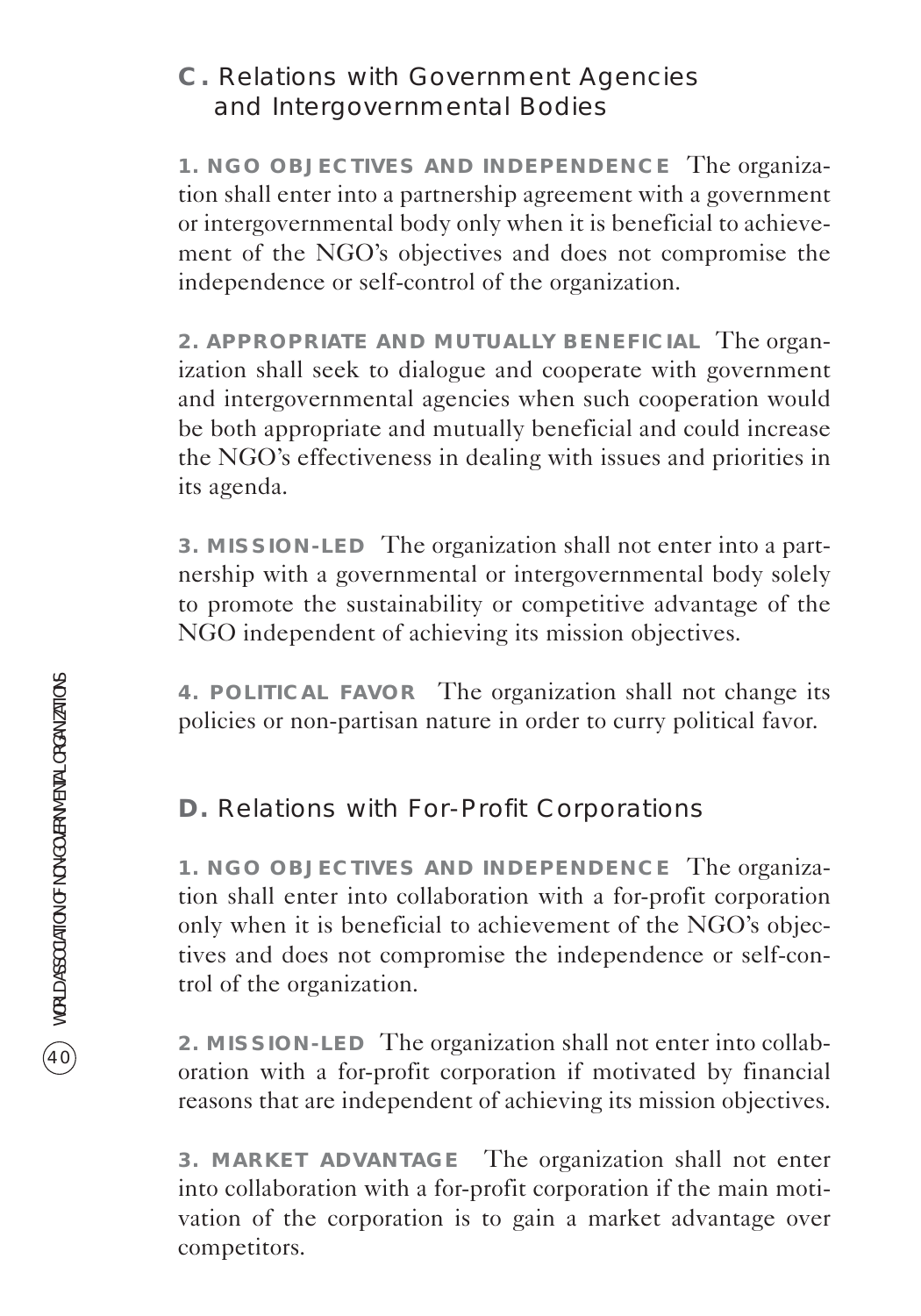### ACKNOWLEDGEMENTS

Numerous individuals, representing non-profit organizations from throughout the world, contributed to the development of the *Code of Ethics and Conduct for NGOs.* These leading authorities, drawn from the non-governmental realm, as well as from academia and the government sector, participated by serving on the Code of Ethics Committee and/or the Working Committee, engaging in meetings on the *Code* at international gatherings, and by carefully reviewing preliminary versions of the *Code* and offering their recommendations.

We would like to offer special thanks to William D. Lay, Esq., who served as Director of the NGO Code of Ethics Initiative, and Dr. Frederick A. Swarts, who was central to the research involved in the project, as well as the drafting of the document and committee coordination. Invaluable contributions were made by Theresa Rudacille (Empowerment Resources Network), Dr. Wajeeha Al-Baharna (Bahrain Women's Society), Marian Barnés (ANDECO), Dr. Kashinath N. Pandita and Heidi Barathieu-Brun (Asia-Eurasian Human Rights Forum), Dr. Noel Brown (Friends of the United Nations), Dr. Thomas J. Ward (Dean of the International College, University of Bridgeport), Charles Abbey (African Development Programme), Sarin Nhek (Star Kampuchea), Rt. Honorable Sinha Alok (OISCA Foundation of India) and Mohammed B. Attah (NGO Guide 2000).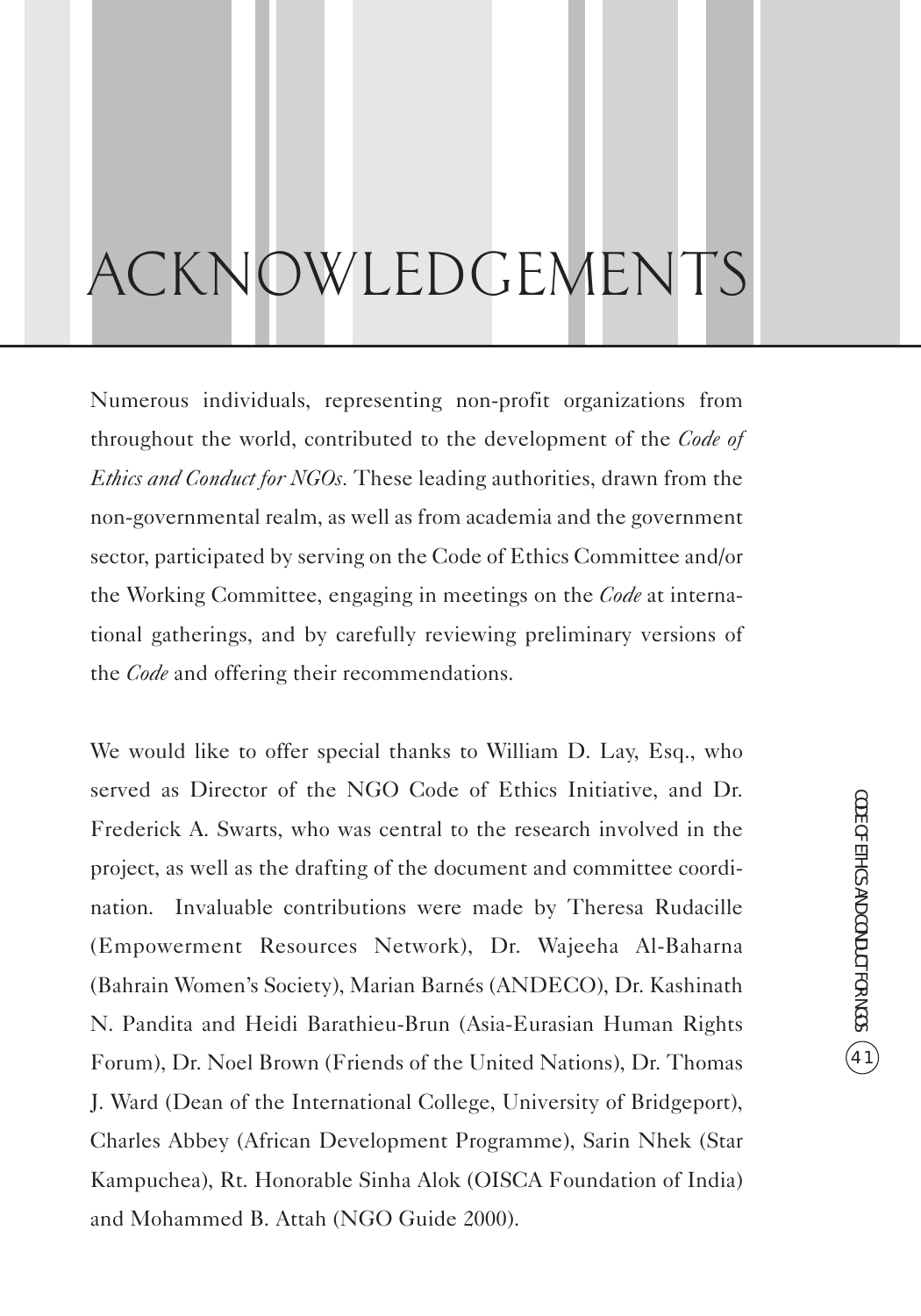Others who played particularly fundamental roles in the process include Fuad Mammedov (Association of Culture of Azerbaijan), Zia Rizvi (Independent Bureau for Humanitarian Affairs), Rt. Hon. Sir James R. Mancham (Founding President, Republic of Seychelles), Dr. Kathy Winings (International Relief Friendship Foundation), Rein Ratas (Tallinn Nature Conservation Society), Imam Ameer Salahuddin (Islamic Center of Passaic-Paterson), Dr. Nicholas Kittrie (Eleanor Roosevelt Institute for Justice and Peace), and Evans Lombe (African Agency of Humanitarian Aid). Information and insights from Alan F. Fowler (International Society for Third-Sector Research) and Cyril Muller (Société Générale de Surveillance, SGS) are deeply appreciated. Taj Hamad, Secretary General of WANGO, was the vision behind the project for WANGO, and Anne Smart, Director of WANGO's Office of Regional and National Coordination, and Jean Rondon, WANGO's Publications Director, provided valuable input. Misook Kim designed and produced this *Code* booklet.

In reality, those contributing to this *Code* are too many to mention, with direct input from leaders of organizations of over 60 nations. In early 2005, this *Code* was reviewed by the entire WANGO membership in over 140 nations.

It was already noted in the preface the debt that the *Code of Ethics and Conduct for NGOs* has to the pioneering ethics codes and standards documents produced by other organizations.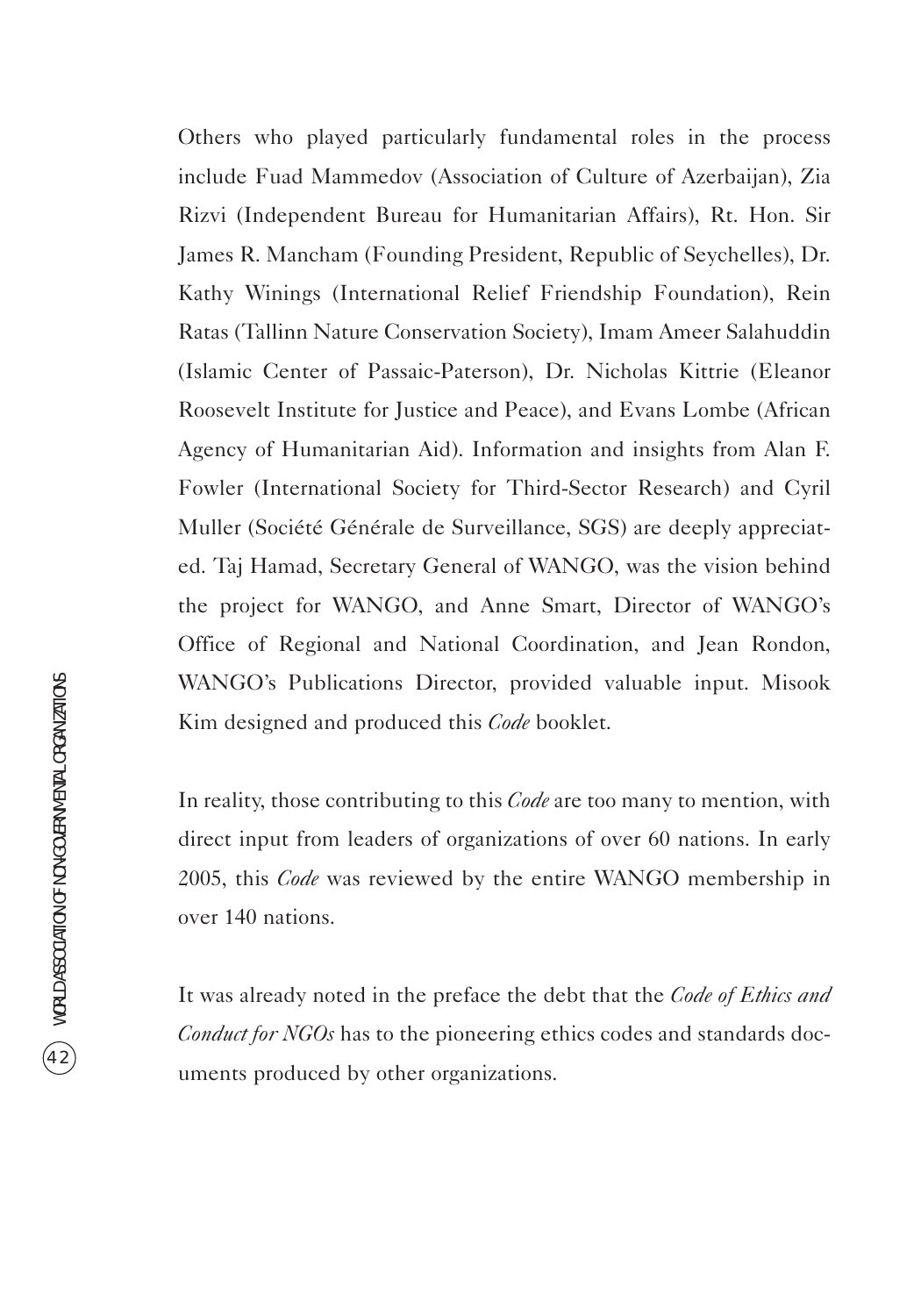#### **WORLD ASSOCIATION OF NON-GOVERNMENTAL ORGANIZATIONS**

❊❊❊❊ ❊❊❊❊ ❊❊❊❊ ❊❊❊❊ ❊❊❊❊ ❊❊❊❊ The World Association of Non-Governmental Organizations (WANGO) spearheaded the development of the Code of Ethics and Conduct for NGOs. WANGO is one of the world's preeminent membership associations for NGOs. The Association's membership encompasses the vast spectrum of the NGO world, ranging from small non-profits focused on their local communities to major, international organizations with global agendas, from the least developed nations to the richest countries. The Association's mission is to serve its member organizations, strengthen and encourage the non-governmental sector as a whole, increase public understanding of the non-governmental community, and provide the mechanism and support needed for NGOs to connect, partner and multiply their contributions to solve humanity's basic problems.